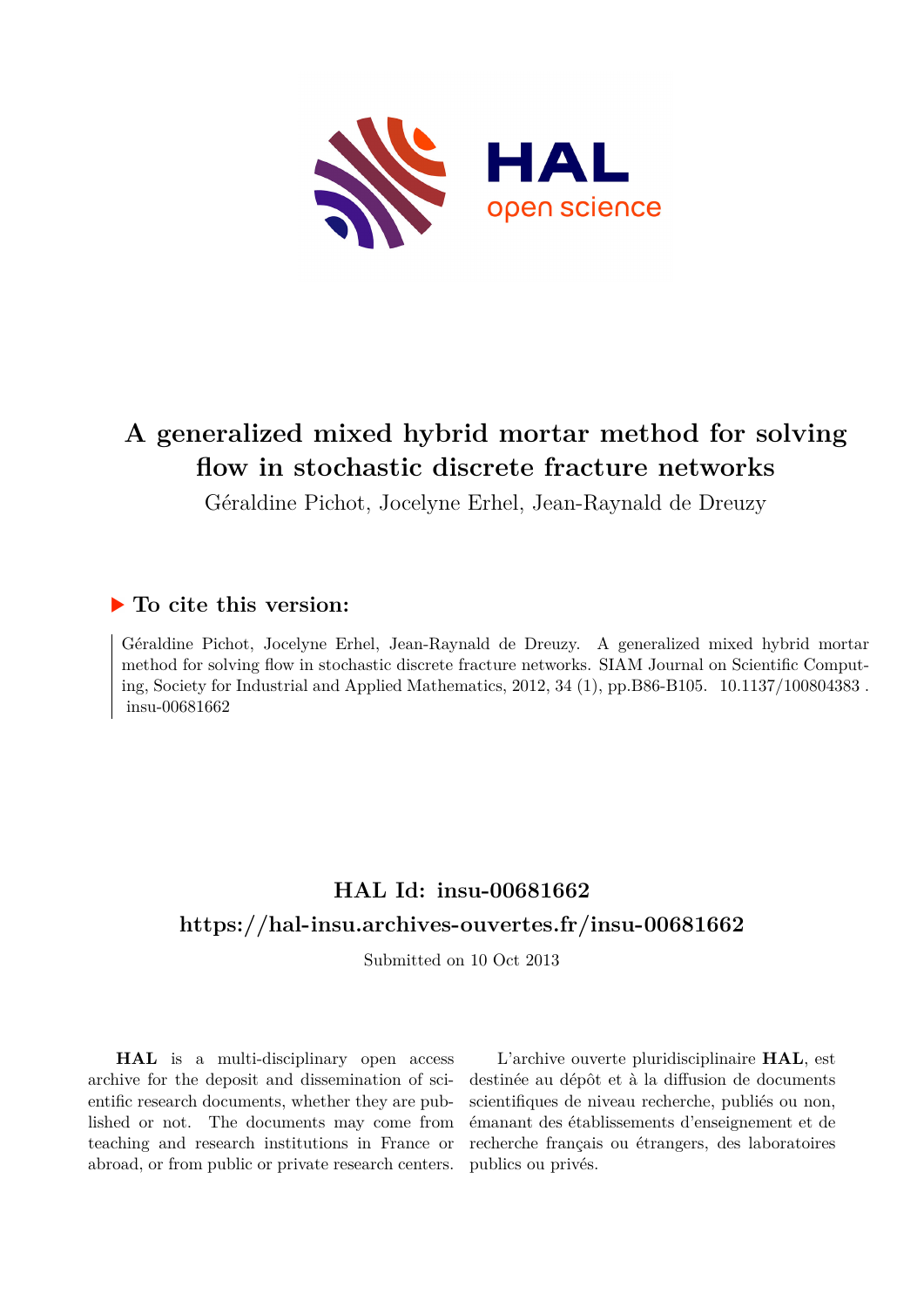#### A GENERALIZED MIXED HYBRID MORTAR METHOD FOR SOLVING FLOW IN STOCHASTIC DISCRETE FRACTURE NETWORKS<sup>∗</sup>

#### G. PICHOT† , J. ERHEL‡ , AND J.-R. DE DREUZY§

Abstract. The simulation of flow in fractured media requires handling both a large number of fractures and a complex interconnecting network of these fractures. Networks considered in this paper are three-dimensional domains made up of two-dimensional fractures intersecting each other and randomly generated. Due to the stochastic generation of fractures, intersections can be highly intricate. The numerical method must generate a mesh and define a discrete problem for any discrete fracture network (DFN). A first approach [Erhel, de Dreuzy, and Poirriez, SIAM J. Sci. Comput., 31 (2009), pp. 2688–2705] is to generate a conforming mesh and to apply a mixed hybrid finite element method. However, the resulting linear system becomes very large when the network contains many fractures. Hence a second approach [Pichot, Erhel, and de Dreuzy, Appl. Anal., 89 (2010), pp. 1629–1643] is to generate a nonconforming mesh, using an independent mesh generation for each fracture. Then a Mortar technique applied to the mixed hybrid finite element method deals with the nonmatching grids. When intersections do not cross or overlap, pairwise Mortar relations for each intersection are efficient [Pichot, Erhel, and de Dreuzy, 2010]. But for most random networks, discretized intersections involve more than two fractures. In this paper, we design a new method generalizing the previous one and that is applicable for stochastic networks. The main idea is to combine pairwise Mortar relations with additional relations for the overlapping part. This method still ensures the continuity of fluxes and heads and still yields a symmetric positive definite linear system. Numerical experiments show the efficiency of the method applied to complex stochastic fracture networks. We also study numerical convergence when reducing the mesh step. This method makes it easy to perform mesh optimization and appears to be a very promising tool to simulate flow in multiscale fracture networks.

Key words. mixed hybrid finite element method, Mortar method, fractured media

AMS subject classifications. 65N30, 65N55, 65N22

#### DOI. 10.1137/100804383

1. Introduction. Studying flow in fractured media is a challenging task due to the complex geometrical structures induced by the large variety of fractures and by their intricate interconnections. While most initial approaches relied on continuum approaches, discrete fracture network approaches (DFN) have been developed for sparsely fractured media [3], [4] that could not be homogenized. For the DFN approach, fractures are modeled individually in an otherwise impervious embedding medium generally called matrix. Flows are modeled by Poiseuille's law within the fractures and flow continuity is imposed at fracture intersections. Because of the lack of observations of fracture networks, fracture characteristics are mostly known as statistical distributions and modeling becomes stochastic. The fracture locations, shapes, and sizes follow statistical distributions derived from field data [23]. Note that a full generation of fracture networks by applying mechanical constraints is so

<sup>∗</sup>Sumitted to the journal's Computational Methods in Science and Engineering section August 9, 2010; accepted for publication (in revised form) November 2, 2011; published electronically February 28, 2012. This work was supported by the French National Research Agency with the ANR-07-CIS7 project MICAS.

http://www.siam.org/journals/sisc/34-1/80438.html

<sup>†</sup>LOMC, University of Le Havre, 53, Rue Prony, BP540, 76058 Le Havre Cedex, France (Geraldine. Pichot@inria.fr).

<sup>‡</sup> INRIA Rennes Bretagne Atlantique, Campus de Beaulieu, 35042 Rennes cedex, France (Jocelyne. Erhel@inria.fr).

<sup>§</sup>CNRS, UMR6118, Géosciences Rennes, Campus de Beaulieu, 35042 Rennes Cedex, France (Jean-Raynald.de-Dreuzy@univ-rennes1.fr).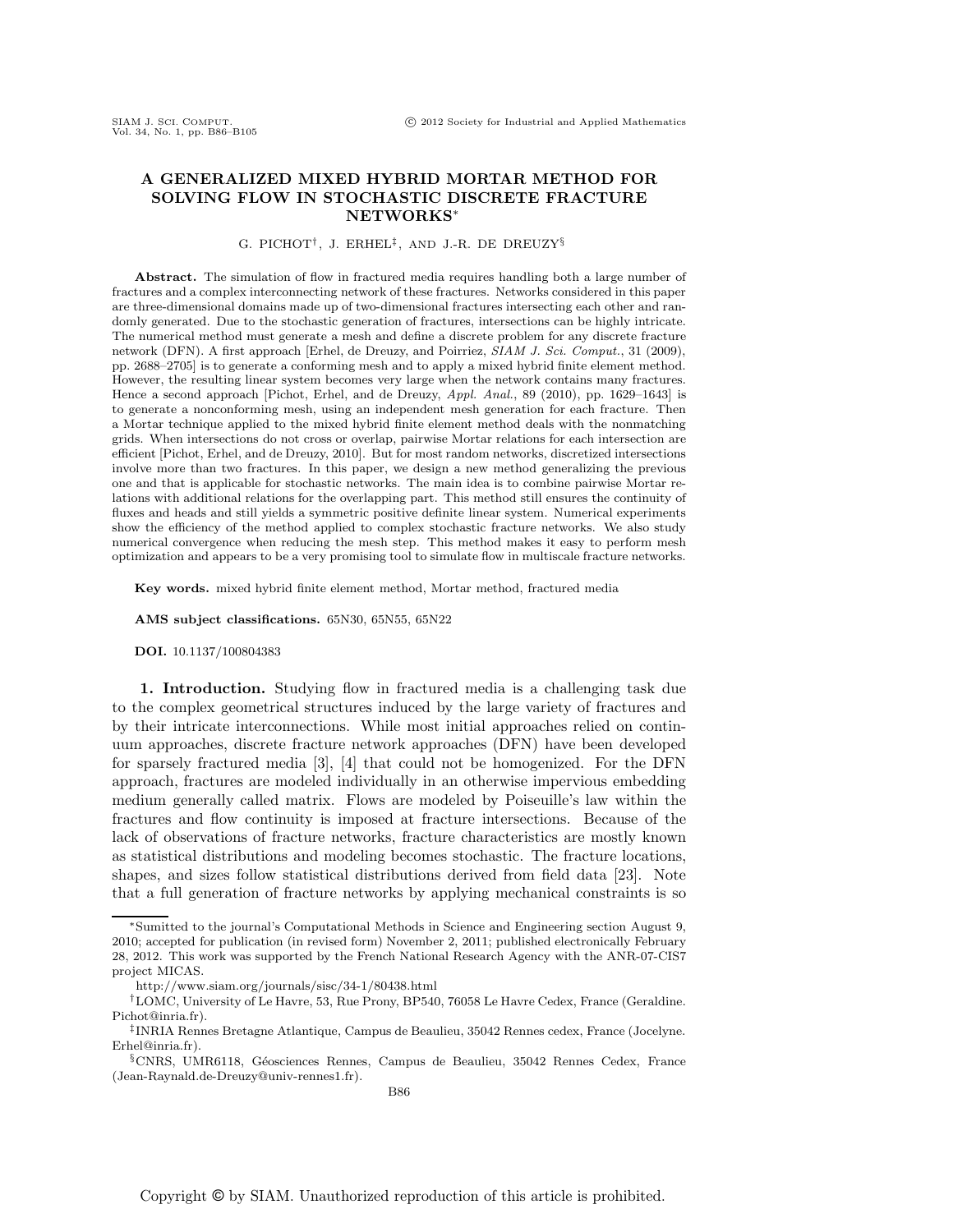far not possible because of the difficulties in accounting for the coupled effects between fractures and in recovering the geological history of the externally applied constraints [22]. The DFN approach is now widely used for studying the influence of fractures on bulk hydraulic properties, both for phenomenological studies [5], [6], [7], [8], [9] and for natural field simulations  $[10]$ ,  $[11]$ ,  $[12]$ ,  $[13]$ .

Several methods have been proposed to address the complexity issued by the fracture network structures. The first generation of methods consisted of simplifying drastically the model by replacing flows in the two-dimensional (2D) fractures by flows in well-chosen one-dimensional pipes [12], [7], [14]. Despite their simplicity, these initial methods are now discarded because it is not possible to quantify properly their approximation. This approach has been superseded by a second generation in which flows are solved within the 2D fracture planes. The geometrical configurations detrimental to the numerical methods are removed either by modifying locally the fracture network structure [15], [16], [17] or by performing a conformal discretization of all fracture intersections and borders at the network scale [1].

In this paper, we use a stochastic discrete fracture network generator [1] consistent with field observations similar in some statistical sense to the natural fracture networks. Because of the stochastic generation, the density of intersections sharply increases. Networks contain many X-shape intersections (Figures 5.1 and 5.6), that precludes the use of classical mesh generators. Out of 1640 generated networks, only 222 could be successfully meshed. This problem has been addressed in [1] by designing a new mesh generator. This new meshing procedure is based on staircase-like discretizations of fracture borders and intersections. It modifies slightly the initial position of the borders and intersections to produce a good-quality mesh and enable the simulation of flow within any stochastic network. However it requires building a conforming mesh at the network scale, constraining the mesh step on a global basis. On the contrary, it would be highly desirable to develop nonconforming methods coping with different mesh steps for the different fractures. The mesh step could be chosen according to the fractures properties or to their importance within the flow structure in order to increase the simulation accuracy and efficiency.

In a previous study [2], [18], we took a first step by adapting the mesh generator designed in [1] in order to mesh the fractures independently, which yields nonmatching grids at the fracture intersection. We have designed a Mortar method based on slave and master definitions under the assumption that no fracture intersections cross or overlap. In other words, intersections are common to exactly two fractures. It constraints the application of the method to simple networks. Simulation of more complex structures is required to enable stochastic modeling of natural fracture networks. But, for most complex networks, staircase-like discretizations introduce discretized intersection segments common to more than two fractures and the Mortar method developed in [2] cannot be applied. It motivates the generalization of the Mortar method to the junction of more than two subdomains.

Thus we present a generalization of the pairwise Mortar method suited for a nonlimited number of intersecting fractures per intersection segment. For intersection segments between more than two fractures, we show that the generalized Mortar method can build up on a combination of pairwise Mortar conditions with well-suited relations between flow and pressure variables at the intersections. After recalling the key characteristics of the fracture network geometry and governing flow equations in section 2 and the pairwise Mortar method in section 3, we define the generalized Mortar method in section 4 and show its performances on stochastic fracture network configurations in section 5.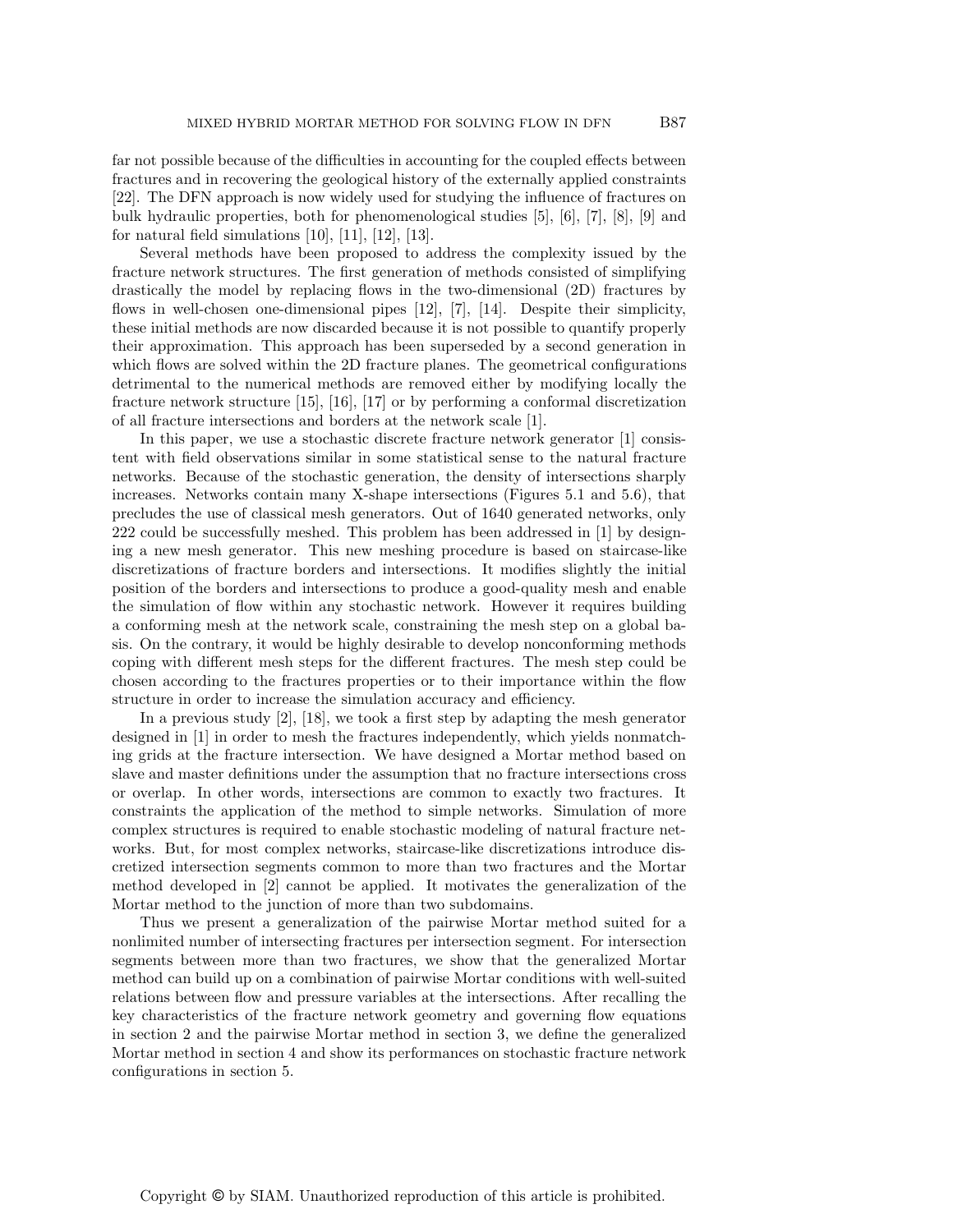#### 2. Geometrical and hydraulic flow model.

2.1. Fractured network geometry. Multiscale implies large fractures that intersect numerous other fractures, yielding in turn complex local intersection configurations. Fracture generation follows the procedure described in [1].

Fractures are generated stochastically. They are ellipses or disks. Orientation and position distributions are taken as uniform. The broad natural fracture length distribution can be correctly modeled by a power-law distribution such as

(2.1) 
$$
p(l)dl = \frac{1}{a-1} \frac{l^{-a}}{l_{\min}^{-a+1}} dl,
$$

where  $p(l)dl$  is the probability of observing a fracture with a length in the interval  $\lfloor l, l+\rfloor$ dl,  $l_{\min}$  is the smallest fracture length, and a is a characteristic exponent [19], [23].

The cubic domain where the fractures lie is of characteristic size L. Consider we have  $N_f$  intersecting fractures that form a computational domain  $\Omega$ . The boundary of  $\Omega$  is composed of the border intersections between the cube and the fractures. Each fracture is denoted  $\Omega_f$ ,  $f = 1, \ldots, N_f$ .

We use the following notation within each fracture  $f$ :

- Let  $\Gamma_f$  be the border of the fracture f (which may be truncated by the edges of the cube).
- Let  $I_f$  be the set of all intersections within the fracture f. (For the sake of simplicity in the writing of the mathematical part, we assume that  $\Gamma_f \cap I_f$  is of null measure.)
- We denote by  $\Omega_f$  the fracture domain less the intersections, so that  $\partial\Omega_f =$  $\Gamma_f \cup I_f$ .

2.2. Governing equations. DFNs are three-dimensional (3D) domains made of 2D fractures intersecting each other. We are interested in flow within the fractures, assuming that the rock matrix is impervious.

Classical laws governing the flux, mass conservation, and Poiseuille's law are assumed in each fracture. Continuity conditions are also imposed at the intersections of fractures. Longitudinal flux is neglected. Thus two conditions apply: continuity of the hydraulic head and continuity of the transversal flux at each intersection.

Boundary conditions on the cube edges are of Dirichlet or Neumann type. We denote by  $\Gamma_N$  (respectively,  $\Gamma_D$ ,  $\Gamma_D \neq 0$ ) the boundaries of the cube with Neumann (respectively, Dirichlet) boundary conditions. Since the rock matrix is supposed impervious, a homogeneous Neumann boundary condition is applied on the border of the fracture  $\Gamma_{f, mat} = \Gamma_f \setminus \{(\Gamma_f \cap \Gamma_D) \cup (\Gamma_f \cap \Gamma_N)\}.$ 

Let  $N_i$  be the number of intersections of fractures,  $\Sigma_k$  be the kth intersection,  $k = 1, \ldots, N_i$ , and  $F_k$  be the set of fractures with  $\Sigma_k$  on the boundary.

Consider the coordinates  $\mathbf{x} = (x, y)$ , local to the plane  $\Omega_f$ . For the unknown hydraulic head scalar function  $p(x)$  and the flux per unit length function  $u = u(x)$ , we have

- (2.2a)  $\nabla \cdot \mathbf{u}(\mathbf{x}) = \mathbf{f}(\mathbf{x}) \text{ for } \mathbf{x} \in \Omega_f,$
- (2.2b)  $\mathbf{u}(\mathbf{x}) = -\mathcal{T}(\mathbf{x}) \nabla p(\mathbf{x})$  for  $\mathbf{x} \in \Omega_f$ ,
- (2.2c)  $p(\mathbf{x}) = p^D(\mathbf{x})$  on  $\Gamma_D \cap \Gamma_f$ ,
- (2.2d)  $\mathbf{u}(\mathbf{x}).\boldsymbol{\nu} = q^N(\mathbf{x}) \text{ on } \Gamma_N \cap \Gamma_f,$
- (2.2e)  $\mathbf{u}(\mathbf{x}).\boldsymbol{\mu} = \mathbf{0}$  on  $\Gamma_{f,mat}$ ,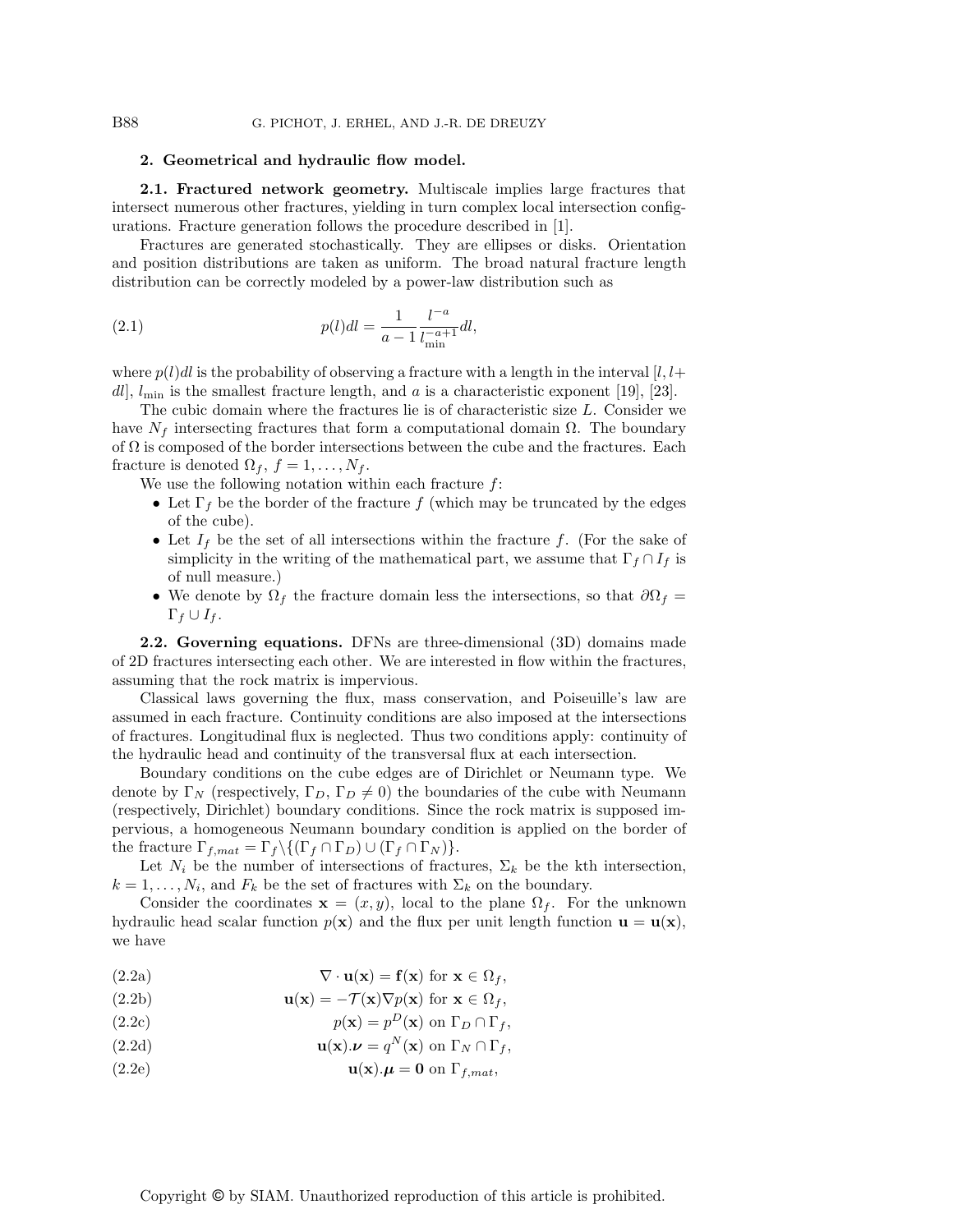where  $\nu$  (respectively,  $\mu$ ) denotes the outward normal unit vector of the border  $\Gamma_N \cap \Gamma_f$  (respectively,  $\Gamma_{f,mat}$ ) with respect to the fracture f. The parameter  $\mathcal{T}(\mathbf{x})$ is a given transmissivity field (unit  $[m^2.s^{-1}]$ ). The function  $f(x) \in L^2(\Omega_f)$  represents the sources/sinks.

Continuity conditions in each intersection are written [1], [17]

(2.3a) 
$$
p_{k,f} = p_k \text{ on } \Sigma_k \ \forall f \in F_k,
$$

(2.3b) 
$$
\sum_{f \in F_k} \mathbf{u}_{k,f} \cdot \mathbf{n}_{k,f} = 0 \text{ on } \Sigma_k,
$$

where  $p_{k,f}$  is the trace of hydraulic head on  $\Sigma_k$  in the fracture f,  $p_k$  is the unknown hydraulic head on the intersection  $\Sigma_k$ , and  $\mathbf{u}_{k,f} \cdot \mathbf{n}_{k,f}$  is the normal flux through  $\Sigma_k$ coming from the fracture  $\Omega_f$ , with  $\mathbf{n}_{k,f}$  the outward normal unit vector of the intersection  $\Sigma_k$  with respect to the fracture  $\Omega_f$ . Equations (2.3a)–(2.3b) express the continuity of p and the mass balance of u across the intersections between fractures.

**2.3. Mesh generation and notation.** The flow model is solved using a mixed hybrid finite element method. Thus, it requires a mesh of the fractured network. For DFNs, mesh generation generally fails due to small angles between intersections of fractures. Specific meshing procedure have been proposed to mesh these networks. In [15], [17], [16], the geometry of the network is changed locally to get a mesh of good quality. As we are doing stochastic simulations, we rather need an automatic mesh generation suitable for any DFN. With the method proposed in [1], any DFN can be meshed but it requires matching grids at the intersection between fractures. The mesh generation we propose is more flexible in the sense that the grids may not match at the intersections, which allows us to choose a different mesh step from one fracture to another. For highly channelled flow, this meshing procedure will be very relevant, since only the fractures that govern the flow will be meshed finely, the others being meshed coarsely.

The mesh generation proposed in [1] leads to a conforming mesh at the fracture intersections.

The total mesh is called  $\mathcal{T}_h = \bigcup_{f=1}^{N_f} \mathcal{T}_{h,f}$  and  $N_{\mathcal{T}_h} = card(\mathcal{T}_h)$ .

The procedure is the following:

- 1. (a) A first discretization of boundaries and intersections is done in three dimensions at the network scale by using elementary cubes,
	- (b) The discretization of the boundaries and intersections within the fracture f is obtained by a projection of the previous voxel discretization within the fracture plane.
- 2. Some local corrections are applied to ensure some topological properties. For example, each boundary or intersection edge must have only one or two neighbors and each boundary or intersection node must have only two adjacent edges.
- 3. Once the borders and intersections are discretized, a 2D mesh of each fracture is built, using triangular elements.

The new meshing procedure we propose is the following. For each fracture  $f$ , we define a 2D grid whose center coincides with the ellipse (fracture) center and its discretization follows the direction of the ellipse's axes. The grid step is chosen as input data. The main advantage of the new procedure is that it can be chosen independently from one fracture to another. The grid size is chosen so that it totally encompasses the ellipse.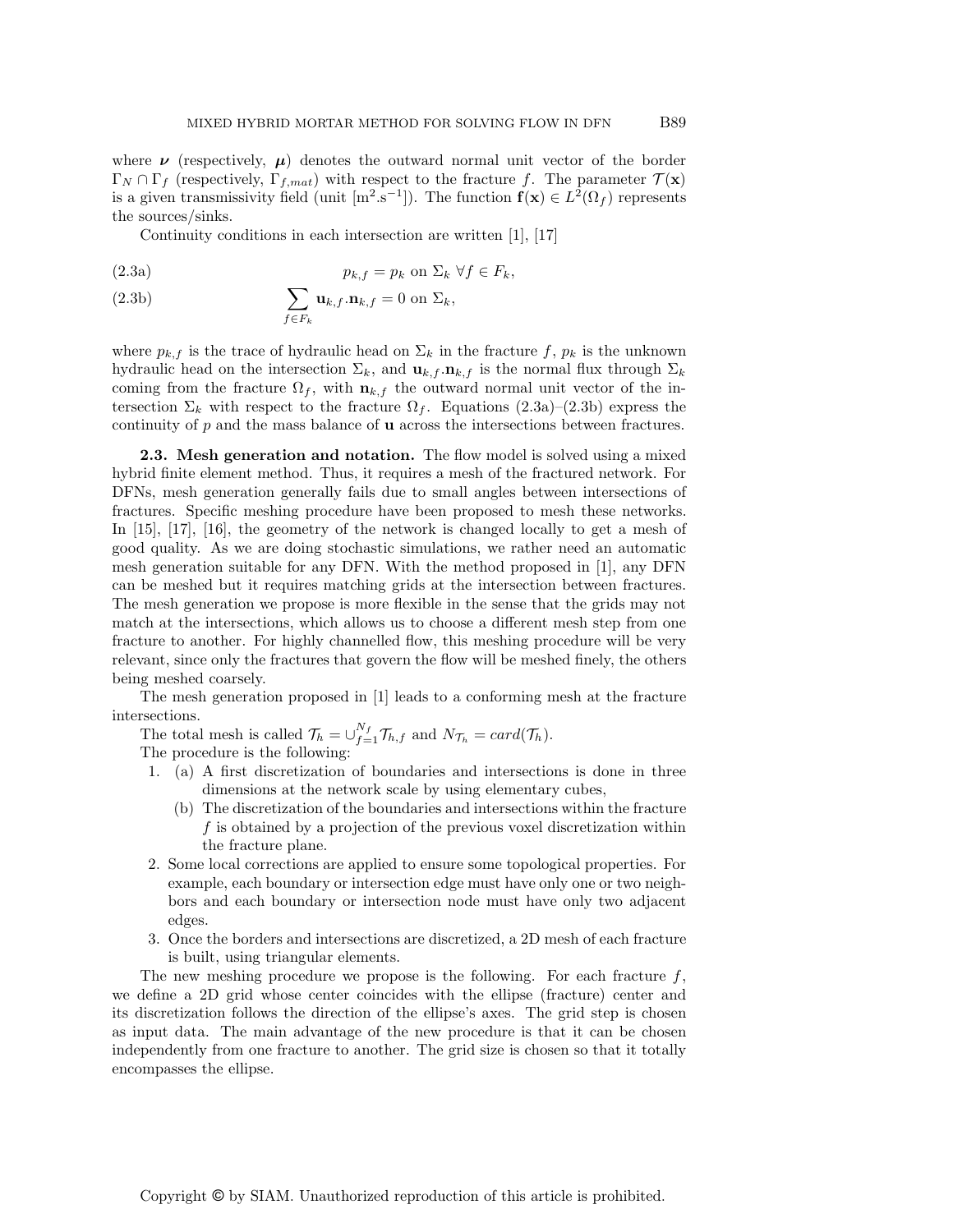- For each fracture  $f$ ,
	- 1. A first discretization of boundaries and intersections is done in two dimensions within each fracture by using elementary squares; it leads to staircase-like discretized borders.
	- 2. Some local corrections are applied to ensure some topological properties.
	- 3. Once the borders and intersections are discretized, a 2D mesh of each fracture, called  $\mathcal{T}_{h,f}$ , is built, using triangular elements.

An example is given in section 5.1. Figure 5.1 shows the geometry of the network and of one fracture (the black one) with its boundary and intersections. Figure 5.2 (left) shows the result of the first step using the meshing procedure proposed in [1] and Figure 5.3 (left) the corresponding 2D mesh (step 3). Figure 5.2 (right) displays the result of the first step of the new discretization procedure: a grid step has been chosen and the mesh centers are used to discretize the boundaries and intersections. The associated 2D mesh (step 3) is shown in Figure 5.3 (right).

Both methods are based on staircase-like representations of the borders and intersections. On one hand, this stage 1 modifies slightly the position of the borders and intersections. However, this approximation is motivated by the necessity of having a good-quality mesh for any generated stochastic network as, in most case, a classical mesh generator would fail to mesh the initial geometry [1]. Moreover this approximation can be lowered by a refinement of the 2D/3D grids, since the intersections and borders discretizations will stand closer to the original geometry. Section 5.4 shows the numerical convergence of the method with mesh refinement.

On the other hand, the staircase-like discretizations leads more likely to edges shared by more than two fractures. In such cases, the framework developed in [2] and recalled in section 3 needs to be generalized as the assumption that each intersection involves only two fractures is no longer valid. The generalized version is described in section 4.

The main difference between the two meshing methods comes from the first step. In [1], all borders and intersections are discretized at the network scale, leading to a conforming mesh at the intersections between fractures. With our method, fractures can be meshed independently, with a mesh step that can be different from one fracture to another. On one hand, the mesh generation is then easier. On the other hand, it leads to nonmatching grids at the intersections between fractures.

This paper explains how to handle, with the numerical method, such nonmatching grids.

We define

- $\mathcal{E}_{h,f,in}$ : "inner" edges in  $\mathcal{T}_{h,f}$ , including boundaries, without intersection edges,  $N_{f,in} = card(\mathcal{E}_{h,f,in});$
- $\mathcal{E}_{h,f,\Sigma}$ : intersection edges in  $I_f$ ,  $N_{f,\Sigma} = card(\mathcal{E}_{h,f,\Sigma})$ ;
- $\mathcal{E}_{h,f,k}$ : intersection edges that discretize  $\Sigma_k$  within the fracture f;
- $\mathcal{E}_{h,\Sigma} = \bigcup_{f=1}^{N_f} \mathcal{E}_{h,f,\Sigma}$ : all intersection edges,  $N_{\Sigma} = card(\mathcal{E}_{h,\Sigma})$ ;
- $\mathcal{E}_{h,in} : \bigcup_{f=1}^{N_f} \mathcal{E}_{h,f,in}$ : all inner edges,  $N_{in} = card(\mathcal{E}_{h,in})$ ;
- $\mathcal{E}_{h,f} = \mathcal{E}_{h,f,in} \cup \mathcal{E}_{h,f,\Sigma}$ : all edges within the fracture f;
- $\mathcal{E}_h = \bigcup_{f=1}^{N_f} \mathcal{E}_{h,f}$ : all edges;
- $\mathcal{E}_{h,D} = \{E \in \mathcal{E}_h, E \in \Gamma_D\}$  and  $\mathcal{E}_{h,N} = \{E \in \mathcal{E}_h, E \in \Gamma_N \cup \Gamma_{f,mat}\}.$

The next section recalls briefly the method for a mesh  $\mathcal{T}_h$  satisfying the following property: within any fracture  $f$ , we assume that there is no common edge between two discretized intersections, that is,

(2.4) 
$$
\forall f, \forall (k_1, k_2), \mathcal{E}_{h,f,k_1} \cap \mathcal{E}_{h,f,k_2} = \emptyset.
$$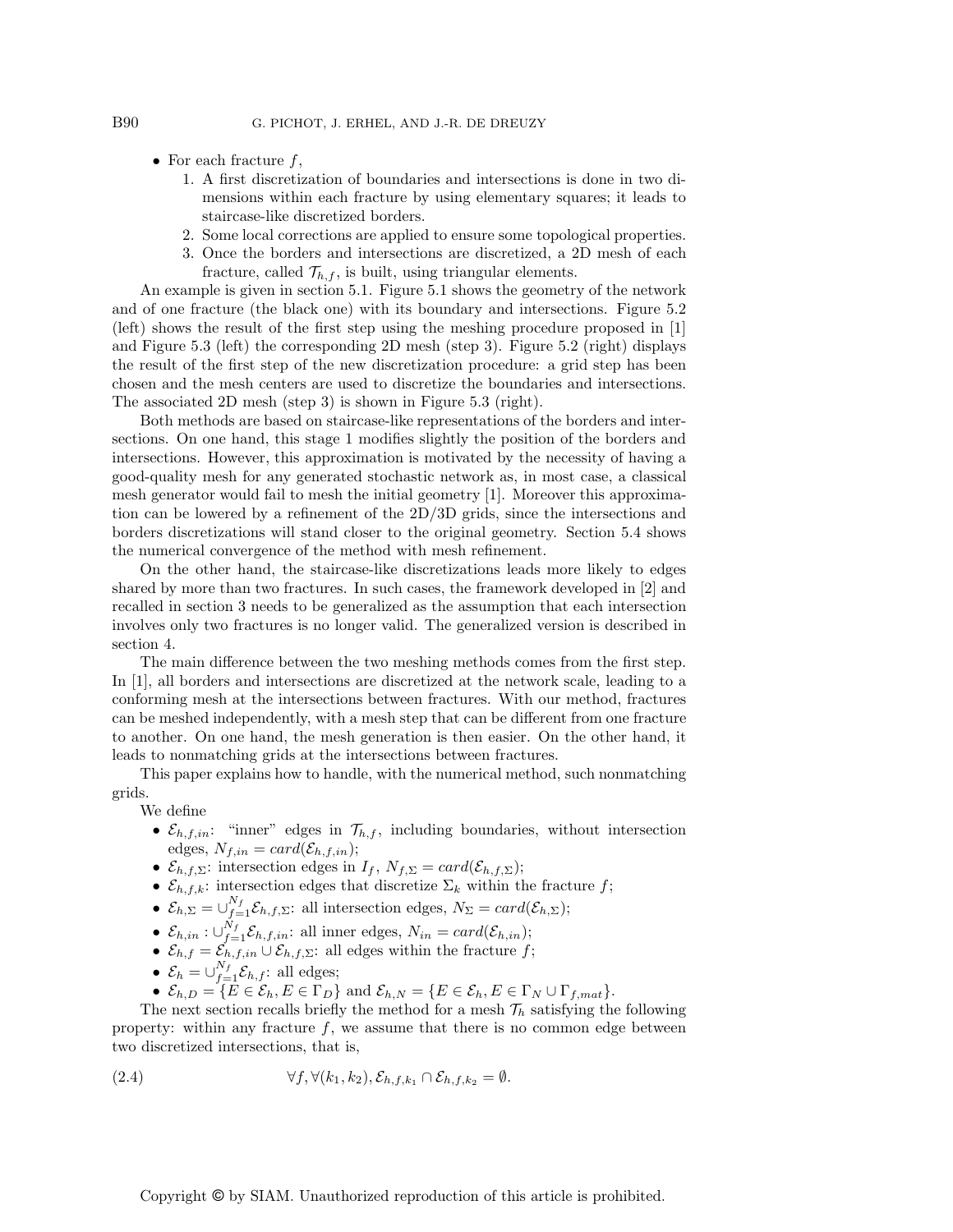Section 4 presents the method for any DFN, where some edges may belong to several discretized intersections. It points out the differences with section 3.

3. Description of the numerical method for specific networks. In  $|2|$ , [18], the networks satisfy the following assumption:

(3.1) 
$$
\forall (k_1, k_2), \Sigma_{k_1} \cap \Sigma_{k_2} = \emptyset,
$$

that is, intersections do not cross or overlap. Then each intersection  $\Sigma_k$  involves only two fractures.

In this section, we slightly enlarge the scope of the method since we make an assumption on the mesh rather than on the geometry:

(3.2) 
$$
\forall f, \forall (k_1, k_2), \mathcal{E}_{h,f,k_1} \cap \mathcal{E}_{h,f,k_2} = \emptyset.
$$

The only difference with the method proposed in [2], [18] is that now intersections may cross, but in a way they do not share any edge. We will point out that the only change in the method lies in additional contributions within the matrix of the linear system.

**3.1. Basic principle of the method.** Flow equations are solved with a Mortar mixed-hybrid finite element method described in [2], which allows us to deal with a nonconforming mesh at the intersections between fractures.

It consists of choosing for each intersection  $\Sigma_k = \overline{\Omega}_f \cap \overline{\Omega}_{f'}$  a master fracture f and a slave fracture  $f'$ . Then, we denote by

- $\mathcal{E}_{h,k,m}$  the master discretization of  $\Sigma_k$  within the master fracture f and
- $\mathcal{E}_{h,k,s}$  the slave discretization of  $\Sigma_k$  within the slave fracture  $f'$ .

In the following, we will use the subscript  $s$  to refer to the slave side and  $m$  to refer to the master side. We denote by  $N_{k,m}$  (respectively,  $N_{k,s}$ ) the number of edges in  $\mathcal{E}_{h,k,m}$  (respectively,  $\mathcal{E}_{h,k,s}$ ) and  $N_m = \sum_{k=1}^{N_i} N_{k,m}, N_s = \sum_{k=1}^{N_i} N_{k,s}$ .

3.2. Algorithm for labeling with the master/slave property. The labeling algorithm consists of an outer loop on all intersections  $\Sigma_k$ ,  $(k = 1, N_i)$ . One chooses arbitrarily the master fracture and the slave fracture. Then all edges in  $\mathcal{E}_{h,k,m}$  are labeled with a master property and all edges in  $\mathcal{E}_{h,k,s}$  are labeled with a slave property. Then for each fracture  $f$ , we denote by

- $\mathcal{E}_{h,f,m}$  all edges labeled with a master property within the fracture f and
- $\mathcal{E}_{h,f,s}$  all edges labeled with a slave property within the fracture f.

With hypothesis (3.2),  $\mathcal{E}_{h,f,m} \cap \mathcal{E}_{h,f,s}$  is empty.

**3.3. Local unknowns in the fracture**  $f$ **.** We denote by

- $\lambda_{E,f}$  the trace of hydraulic head unknown on the edge  $E \in \mathcal{E}_{h,f}$  in the fracture  $f,$
- $\mathbf{\Lambda}_f = (\lambda_{E,f})_{E \in \mathcal{E}_{h,f}}$  the vector of trace of hydraulic head unknowns on edges in  $\mathcal{E}_{h,f}$ ,
- $\Lambda_{f,in} = (\lambda_{E,f})_{E \in \mathcal{E}_{h,f,in}}$  the vector of trace of hydraulic head unknowns on edges in  $\mathcal{E}_{h,f,in}$ ,
- $\mathbf{\Lambda}_{f,m} = (\lambda_{E,f})_{E \in \mathcal{E}_{h,f,m}}$  the vector of trace of hydraulic head unknowns on master edges in the fracture  $f$ ,
- $\mathbf{\Lambda}_{f,s} = (\lambda_{E,f})_{E \in \mathcal{E}_{h,f,s}}$  the vector of trace of hydraulic head unknowns on slave edges in the fracture  $f$ .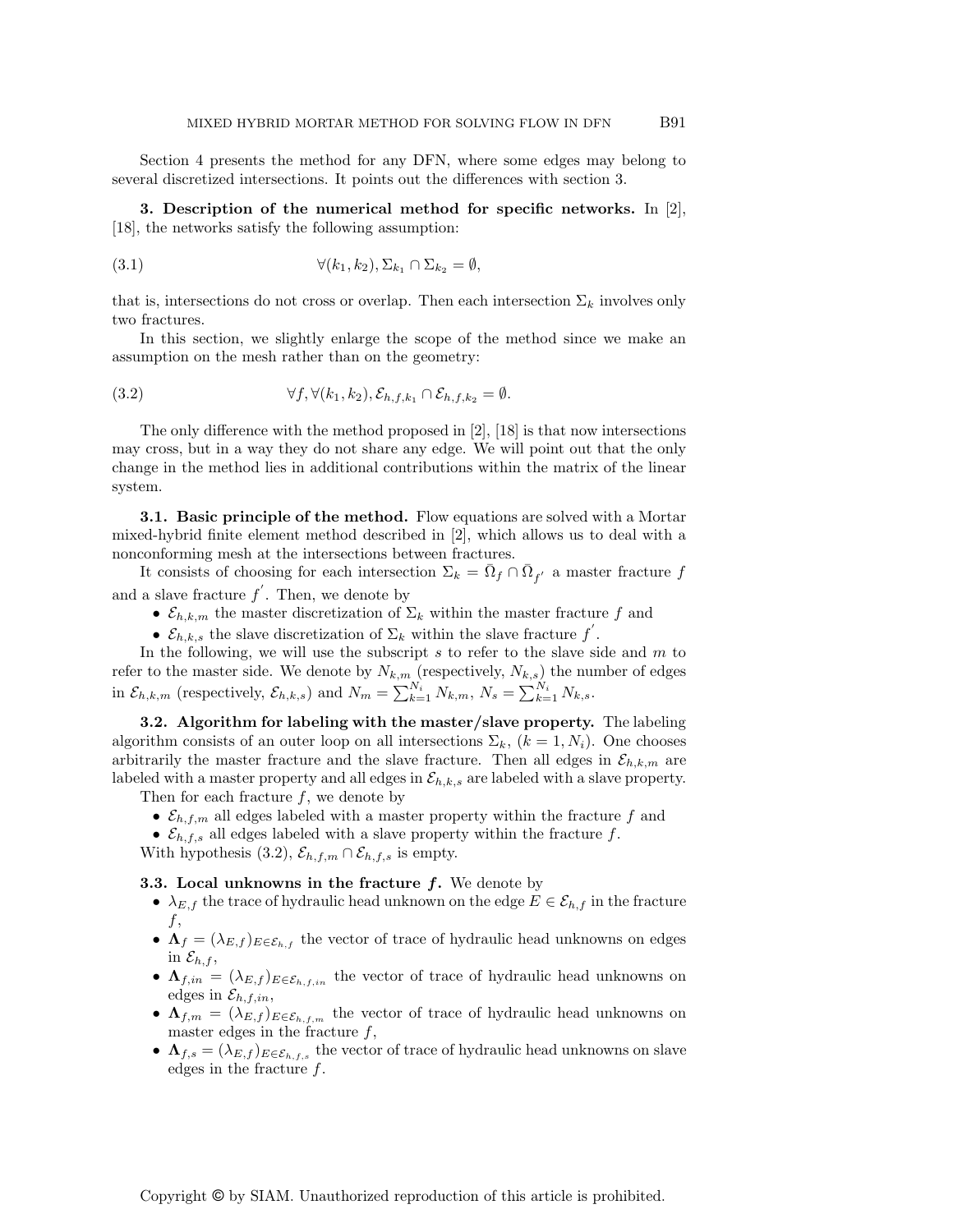On a fracture  $f$ , we distinguish inner edges, slave edges, and master edges so that the trace of hydraulic head unknowns form a vector

(3.3) 
$$
\Lambda_{\mathbf{f}} = \begin{pmatrix} \Lambda_{\mathbf{f},\mathrm{in}} \\ \Lambda_{\mathbf{f},\mathrm{m}} \\ \Lambda_{\mathbf{f},\mathrm{s}} \end{pmatrix}.
$$

We denote by  $P_f$  the vector of cell hydraulic head for all K in  $\mathcal{T}_{h,f}$ . We define  $Q_{E,f}$  the jump of flux through the edge E in the fracture f by

(3.4) 
$$
Q_{E,f} = \sum_{K \in \mathcal{T}_{h,f}, \partial K \supset E} q_{K,E}.
$$

We consider the vectors  $\mathbf{Q}_{\mathbf{f},\mathbf{m}} = (Q_{E,f})_{E \in \mathcal{E}_{h,f,m}}$  and  $\mathbf{Q}_{\mathbf{f}',\mathbf{s}} = (Q_{E,f'})_{E \in \mathcal{E}_{h,f',s}}$ .

**3.4.** Global unknowns in the fracture network. We introduce  $\mathbf{\Lambda}_{\text{in}} = (\mathbf{\Lambda}_{\text{f,in}})_{\text{f}}$ the vector containing all traces of hydraulic head unknowns on inner edges within the system and  $\mathbf{P} = (\mathbf{P}_{\mathbf{f}})_{\mathbf{f}}$  the vector containing all mean hydraulic head unknowns in the network.

We also define two global variables  $\Lambda_{\rm s} = (\Lambda_{\rm f,s})_{\rm f}$  and  $\Lambda_{\rm m} = (\Lambda_{\rm f,m})_{\rm f}$ .

We define  $\mathbf{Q_m} = (\mathbf{Q_{f,m}})_f$  (respectively,  $\mathbf{Q_s} = (\mathbf{Q_{f,s}})_f$ ) the vector of size  $N_m$ (respectively,  $N_s$ ) of jump of flux on master (respectively, slave) edges within the system.

3.5. Local equations. It is well known that in the context of the mixed hybrid finite element method, locally on each triangle K in  $\mathcal{T}_{h,f}$ , Poiseuille's law (2.2b) writes [20]

(3.5) 
$$
\mathbf{B}_{\mathbf{K}}\mathbf{Q}_{\mathbf{K}} = p_{K,f}\mathbf{e} - \mathbf{\Lambda}_{\mathbf{K}}
$$

with  $\mathbf{Q_K}$  and  $\mathbf{\Lambda}_K$  3D vectors containing, respectively, the fluxes  $q_{K,E_i}$ ,  $i = 1, 2, 3$ , and the traces of hydraulic head  $\lambda_{E_i,f}$ ,  $i = 1,2,3$ , on each  $E_i \subset \partial K$ ,  $e = (1 \ 1 \ 1)^T$ and the  $3 \times 3$  symmetric positive definite matrix  $B_K$  with elements

(3.6) 
$$
(\mathbf{B}_{\mathbf{K}})_{E_i,E_j} = \int_K \mathbf{w}_{K,E_i} \mathcal{T}_K^{-1} \mathbf{w}_{K,E_j} d\mathbf{x}
$$

with the symmetric positive definite matrix  $\mathcal{T}_K$  that represents the local transmissivity and  $\mathbf{w}_{K,E_i}$   $i = 1,2,3, E_i \in \partial K$ ,  $K \in \mathcal{T}_{h,f}$  the linearly independent vector basis functions of the lower order Raviart–Thomas space.

From (2.2a), local mass conservation applied on each triangle and continuity of the jump of fluxes have to be ensured through inner edges and at intersection edges:

(3.7) 
$$
Q_{E,f} = \begin{cases} 0 \text{ if } E \in \mathcal{E}_{h,f,in} \backslash \Gamma_N, \\ q_E^N \text{ if } E \in \Gamma_N. \end{cases}
$$

Equation 3.7 says that for border edges E in  $\Gamma_N$ , the so-called jump of flux  $Q_{E,f}$ is simply equal to the Neumann imposed flux,  $q_E^N$ . Inner edges not belonging to  $\Gamma_N$ are shared by two triangles,  $E = \partial K \cap \partial K'$ , and the jump of flux must be zero:  $q_{K,E} = -q_{K',E}.$ 

For intersection edges, the following Mortar conditions are required.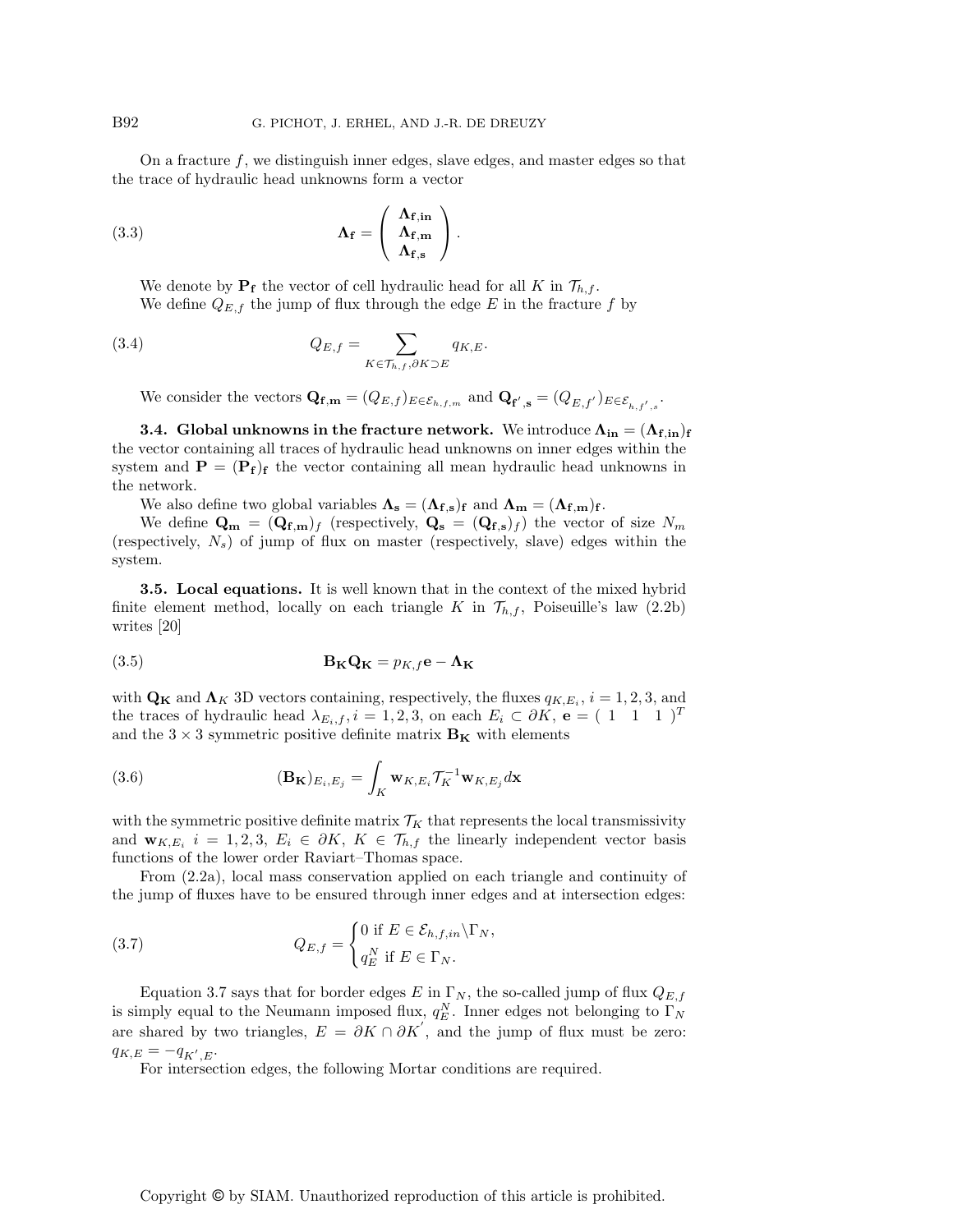3.6. Mortar local conditions. Under assumption (3.2), on an intersection  $\Sigma_k = \bar{\Omega}_f \cap \bar{\Omega}_{f'}$  (with f the master fracture and f' the slave fracture), we have  $|2|$ 

(3.8a) 
$$
(\lambda_{E,f'})_{E \in \mathcal{E}_{h,k,s}} = \mathbf{C}_{\mathbf{k}}(\lambda_{E,f})_{E \in \mathcal{E}_{h,k,m}},
$$

(3.8b)  $(Q_{E,f})_{E \in \mathcal{E}_{h,k,m}} + \mathbf{C}_{\mathbf{k}}^{\mathbf{T}} (Q_{E,f'})_{E \in \mathcal{E}_{h,k,s}} = \mathbf{0}$ 

with  $\mathbf{C}_k$  a matrix of size  $N_{k,s}$  x $N_{k,m}$  that represents the  $L^2$ -projection from the master side to the slave side. Its coefficients  $C_{ln}$ ,  $l \in \{1, ..., N_{k,s}\}, n \in \{1, ..., N_{k,m}\},$  are the ratio of the intersection length of a slave edge  $E_l$  and a master edge  $E_n$  over the length of  $E_l$ :

$$
(3.9) \tC_{ln} = \left(\frac{|E_n \cap E_l|}{|E_l|}\right),
$$

where  $|E|$  stands for the length of the edge  $E$ .

Equation (3.8b) expresses the continuity of the jump of flux at the intersection  $\Sigma_k$  and (3.8a) the continuity of heads at the intersection  $\Sigma_k$ . The matrix  $C_k$  takes into account the differences in the discretizations between the master and the slave sides of  $\Sigma_k$ . In the case of a matching grid discretization of the intersection,  $C_k$  is the identity matrix.

**3.7.** Mortar global conditions. We define the matrix  $C$  as a block matrix of dimension  $N_s \times N_m$  with blocks  $(C_k)$ .

The previous relations (3.8a) and (3.8b) are easily rewritten in terms of the global variables as

$$
\Lambda_{\mathbf{s}} = \mathbf{C}\Lambda_{\mathbf{m}},
$$

(3.10b) 
$$
\mathbf{Q}_{\mathbf{m}} = -\mathbf{C}^T \mathbf{Q}_{\mathbf{s}}.
$$

**3.8. Derivation of the linear system.** Inverting the matrix  $B_K$  in (3.5) and using (3.10a), we assemble the mass conservation equation in each triangle into a system involving global variables:

(3.11) 
$$
\mathbf{DP} - (\mathbf{R}_{in} \mathbf{R}_{m} + \mathbf{R}_{s}\mathbf{C}) (\begin{array}{c} \mathbf{\Lambda}_{in} \\ \mathbf{\Lambda}_{m} \end{array}) = \mathbf{F},
$$

where **D** is a  $N_{\mathcal{T}_h} \times N_{\mathcal{T}_h}$  diagonal matrix,  $\mathbf{R}_{in}$  is a sparse matrix of dimension  $N_{\mathcal{T}_h} \times N_{in}$ ,  $\mathbf{R}_{\mathbf{m}}$  is a sparse matrix of dimension  $N_{\mathcal{T}_h} \times N_m$ ,  $\mathbf{R}_{\mathbf{s}}$  is a sparse matrix of dimension  $N_{\mathcal{T}_h} \times N_s$ , C is of dimension  $N_s \times N_m$ , and F is a vector of dimension  $N_{\mathcal{T}_h}$ , which corresponds to the source/sink function as well as to the imposed hydraulic head given by the Dirichlet boundary conditions.

Also, by inverting the matrix  $B_K$  in (3.5), we eliminate the flux unknowns in (3.7). Using global variables and the relation (3.10a), we eliminate  $\Lambda_{\rm s}$ , yielding

(3.12) 
$$
\mathbf{R}_{\text{in}}^{\text{T}} \mathbf{P} - (\mathbf{M}_{\text{in}} \mathbf{M}_{\text{m}} + \mathbf{M}_{\text{s}} \mathbf{C}) (\begin{array}{c} \mathbf{\Lambda}_{\text{in}} \\ \mathbf{\Lambda}_{\text{m}} \end{array}) + \mathbf{V}_{\text{in}} = \mathbf{0},
$$

where  $M_{in}$  a sparse matrix of dimension  $N_{in} \times N_{in}$ ,  $M_m$  of dimension  $N_{in} \times N_m$ , and  $\mathbf{M}_s$  of dimension  $N_{in} \times N_s$ .

Following the same procedure in condition (3.10b), one has

(3.13)

$$
(\mathbf{R}_{\mathbf{m}}^{\mathbf{T}} + \mathbf{C}^T \mathbf{R}_{\mathbf{s}}^{\mathbf{T}})\mathbf{P} - (\mathbf{M}_{\mathbf{m}}^{\mathbf{T}} + \mathbf{C}^T \mathbf{M}_{\mathbf{s}}^{\mathbf{T}} \mathbf{B}_{\mathbf{m}} + \mathbf{C}^T \mathbf{B}_{\mathbf{s}} \mathbf{C}) (\begin{pmatrix} \mathbf{\Lambda}_{\mathbf{in}} \\ \mathbf{\Lambda}_{\mathbf{m}} \end{pmatrix} + \mathbf{V}_{\mathbf{m}} = \mathbf{0}
$$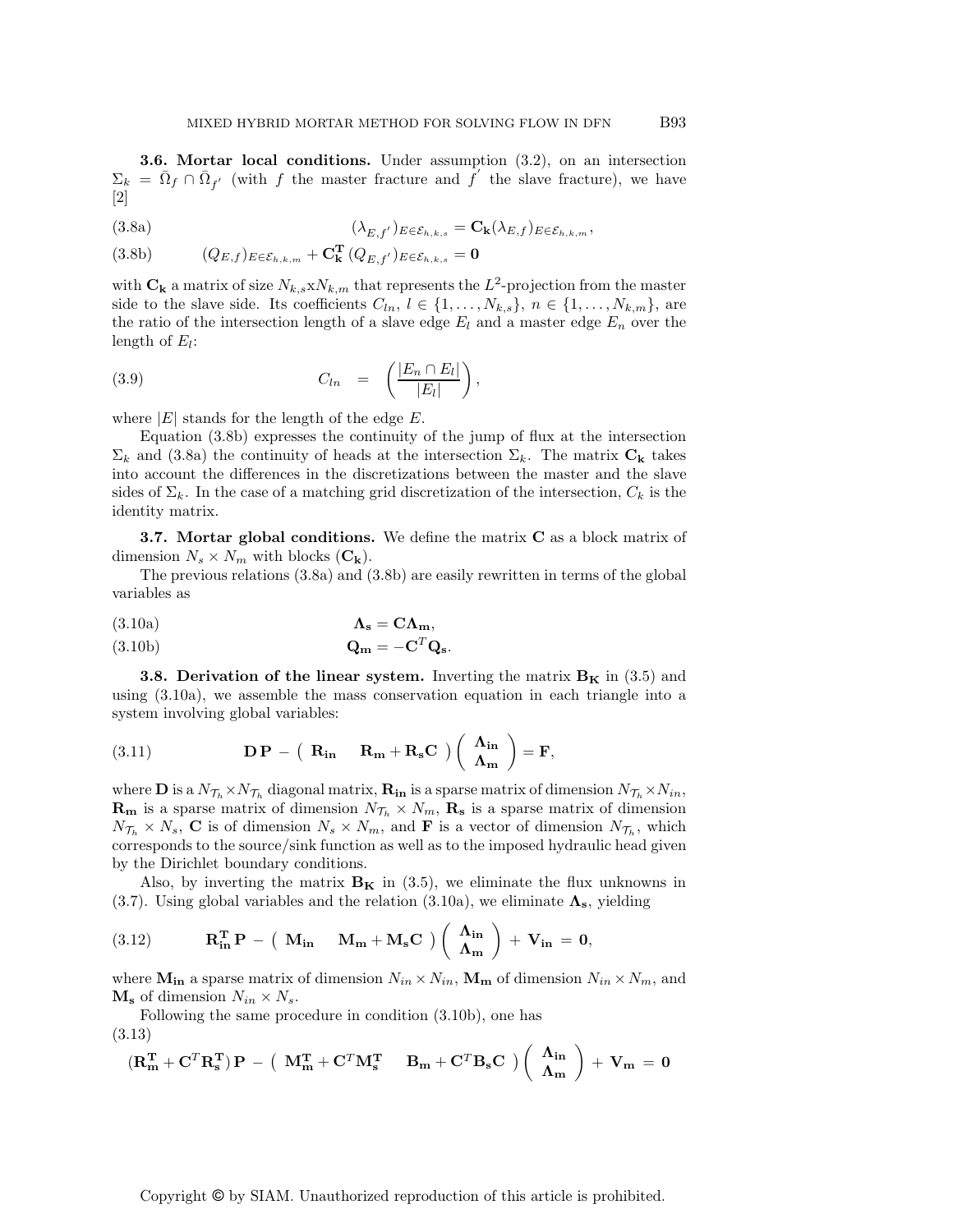with  $\mathbf{B}_s$  a square matrix of dimension  $N_s \times N_s$  and  $\mathbf{B}_m$  a square matrix of dimension  $N_m \times N_m$  that has the form

(3.14) 
$$
\mathbf{B_m} = \mathbf{B_{m,m}} + \mathbf{B_{m,s}}\mathbf{C} + \mathbf{C}^T\mathbf{B_{m,s}^T},
$$

where  $B_{m,m}$  is the matrix of flux contributions from master edges and  $B_{m,s}$  is the matrix of flux contribution coming from slave edges. The terms  $B_{m,s}$  appear when triangles contain both master and slave edges. This is the only difference with the method presented in [2] because we use hypothesis (3.2) (on the mesh) instead of hypothesis (3.1) (on the network geometry).

Let us define

(3.15)  
\n
$$
\mathbf{M} = \begin{pmatrix} \mathbf{M}_{\mathbf{in}} & \mathbf{M}_{\mathbf{m}} + \mathbf{M}_{\mathbf{s}} \mathbf{C} \\ \mathbf{M}_{\mathbf{m}}^T + \mathbf{C}^T \mathbf{M}_{\mathbf{s}}^T & \mathbf{B}_{\mathbf{m}} + \mathbf{C}^T \mathbf{B}_{\mathbf{s}} \mathbf{C} \end{pmatrix},
$$
\n
$$
\mathbf{\Lambda} = \begin{pmatrix} \mathbf{\Lambda}_{\mathbf{in}} \\ \mathbf{\Lambda}_{\mathbf{m}} \end{pmatrix}, \mathbf{R} = (\mathbf{R}_{\mathbf{in}} \mathbf{R}_{\mathbf{m}} + \mathbf{R}_{\mathbf{s}} \mathbf{C}),
$$
\n
$$
\mathbf{S} = \mathbf{M} - \mathbf{R}^T \mathbf{D}^{-1} \mathbf{R}.
$$

The matrix M and the Schur complement matrix S are proved to be symmetric positive definite in presence of Dirichlet boundary conditions [2]. The proof stays the same when using hypothesis (3.2). The linear system to solve is then

(3.16) 
$$
\mathbf{S}\Lambda = \mathbf{V} + \mathbf{R}\mathbf{D}^{-1}\mathbf{F}.
$$

Once the system (3.16) is solved, (3.10a) allows us to recover the trace of hydraulic head values on the slave edges. Finally the 3D vectors  $\mathbf{Q}_{\mathbf{K}}$  containing the fluxes  $q_{K,E_i}, i = 1, 2, 3$ , on each triangle  $K \in \mathcal{T}_h$  are derived locally for each  $K \in \mathcal{T}_h$  using the relation (3.5).

#### 4. Description of the numerical method for general networks.

4.1. Challenge. This section is the main contribution of this paper. It explains how to handle nonmatching mesh at the intersections between fractures for any DFN. The previous section was restricted to network satisfying hypothesis (3.2). The complexity in the geometry of fracture networks and their meshing cannot guarantee that this assumption is strictly satisfied. With the generation procedure we use (section 2.3), a fracture may contain many X-shaped intersections since fractures are allowed to intersect each other in a very intricate way. As pointed out in section 2.3, discretized intersections inside a fracture are likely to share an edge, which is then common to at least three fractures. If hypothesis (3.2) is not satisfied anymore, the challenge is that one may find edges shared by several intersections. Those edges will then be labeled with several properties (slaves and/or masters) at the same time. We propose general Mortar conditions to ensure continuity of fluxes and heads at the intersections. We assume that edges are not cut but are shared totally; this is satisfied with the meshing procedure we use (see section 2.3).

4.2. Labeling with the master/slave property. The algorithm remains the same as for specific networks (see subsection 3.2).

For each fracture  $f$ , we still denote by

- $\mathcal{E}_{h,f,m}$  all edges labeled with a master property within the fracture  $f, N_{f,m} =$  $card(\mathcal{E}_{h,f,m});$
- $\mathcal{E}_{h,f,s}$  edges labeled with a slave property within the fracture f,  $N_{f,s}$  =  $card(\mathcal{E}_{h,f,s}).$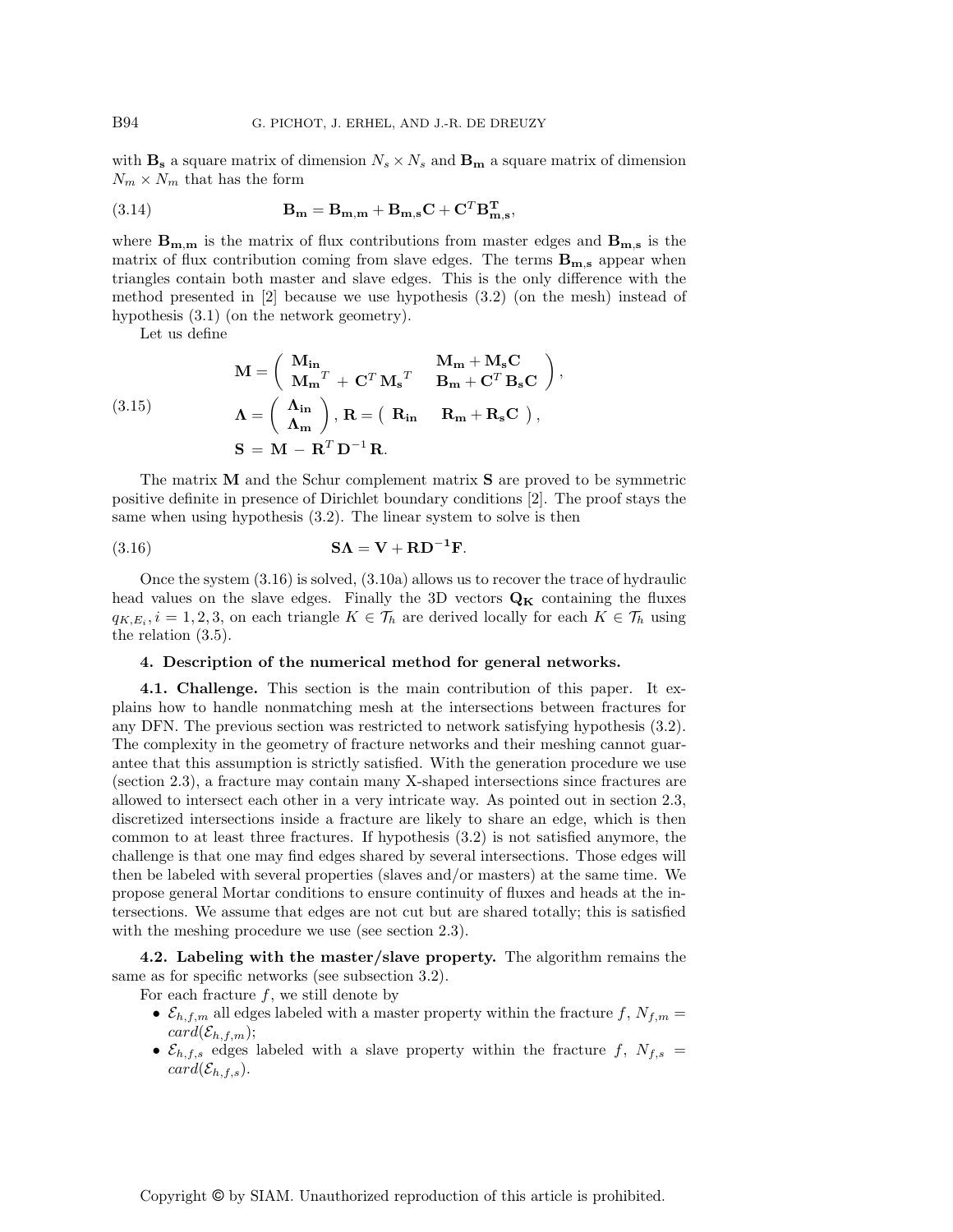The main difference is that now some intersection edges may be labeled with several master and/or slave properties. The consequences are that  $\mathcal{E}_{h,f,m} \cap \mathcal{E}_{h,f,s}$  may be not empty and that an edge may be labeled several times with the same property.

4.3. Local unknowns in the fracture f. For each edge  $E \in \mathcal{E}_{h,f}$ , we define  $\lambda_{E,f}$  its trace of hydraulic head value.

Now for an intersection edge  $E \in \mathcal{E}_{h,f,\Sigma}$ , there are  $n_E = s_E + m_E$  new associated unknowns with  $m_E$  the number of times the edge  $E$  is labeled with a master property (it can be 0 if the edge is only a slave) and  $s_E$  the number of times it is labeled with a slave property (it can be 0 if the edge is only a master).

These  $n_E$  new unknowns are as follows:

- $\lambda_{E,f,m,k}$  its additional trace of hydraulic head value as master edge for the intersection  $\Sigma_k$  in the fracture f (if E is labeled with a master property for this intersection). We use also the notation  $\lambda_{E,f,m,k} = \lambda_{E,f,m_k}$  with the index  $m_k = (m, k), m_k = 1, \ldots, m_E.$
- $\lambda_{E,f,s,k}$  its additional trace of hydraulic head value as slave edge for the intersection  $\Sigma_k$  in the fracture f (if E is labeled with a slave property for this intersection). We use also the notation  $\lambda_{E,f,s,k} = \lambda_{E,f,s,k}$  with the index  $s_k = (s, k), s_k = 1, \ldots, s_E.$

New relations for each intersection edge  $E \in \mathcal{E}_{h,f,\Sigma}$  are thus necessary between those new unknowns and  $\lambda_{E,f}$ .

We denote by  $\Lambda_{\mathbf{f},\mathbf{\Sigma}} = (\lambda_{E,f})_{E \in \mathcal{E}_{h,f,\Sigma}}$  the vector of final trace of hydraulic head unknowns  $\lambda_{E,f}$  on the intersection edges E in the fracture f of size  $N_{f,\Sigma}$ .

We define the vector  $\mathbf{\Lambda}_{\mathbf{f},\mathbf{m}} = (\lambda_{E,f,m})_{E \in \mathcal{E}_{h,f,m}}$  of size  $N_{f,m}$  and the vector  $\mathbf{\Lambda}_{\mathbf{f},\mathbf{s}} =$  $(\lambda_{E,f,s})_{E\in\mathcal{E}_{h,f,s}}$  of size  $N_{f,s}$  of additional unknowns.

In a fracture  $f$ , we still distinguish inner edges and intersection edges so that the trace of hydraulic head unknowns form a vector

(4.1) 
$$
\Lambda_{\mathbf{f}} = \begin{pmatrix} \Lambda_{\mathbf{f},\mathbf{in}} \\ \Lambda_{\mathbf{f},\Sigma} \end{pmatrix}.
$$

For each edge  $E \in \mathcal{E}_{h,f}$  in a fracture f, we also consider the jump of flux  $Q_{E,f}$ through the edge E.

For an intersection edge  $E \in \mathcal{E}_{h,f,\Sigma}$ , there are also new unknowns:

•  $Q_{E,f,m,k}$  partial jump of flux through the edge E master for the intersection  $\Sigma_k$ .

•  $Q_{E,f,s,k}$  partial jump of flux through the edge E slave for the intersection  $\Sigma_k$ . For a given intersection  $\Sigma_k$ , we denote  $\mathbf{Q}_{\mathbf{f},\mathbf{m},\mathbf{k}} = (Q_{E,f})_{E \in \mathcal{E}_{h,f,m,k}}$  and  $\mathbf{Q}_{\mathbf{f}',\mathbf{s},\mathbf{k}} =$  $(Q_{E,f'})_{E \in \mathcal{E}_{h,f',s,k}}.$ 

We consider the vectors  $\mathbf{Q}_{\mathbf{f},\mathbf{m}} = (Q_{E,f})_{E \in \mathcal{E}_{h,f,m}}$  and  $\mathbf{Q}_{\mathbf{f}',\mathbf{s}} = (Q_{E,f'})_{E \in \mathcal{E}_{h,f',s}}$ .

We denote by  $\mathbf{Q}_{\mathbf{f},\mathbf{\Sigma}} = (\mathbf{Q}_{\mathbf{E},\mathbf{f}})_{E \in \mathcal{E}_{h,f,\Sigma}}$  the vector of jumps of flux through the intersection edges within the fracture  $f$ .

4.4. Global variables in the fracture network. We denote by  $\Lambda_{\Sigma} = (\Lambda_{f,\Sigma})_f$ the global vector of final trace of hydraulic head unknowns in the system.

We denote by  $N_m = \sum_{f=1}^{N_f} N_{f,m}$ ,  $N_s = \sum_{f=1}^{N_f} N_{f,s}$ , and  $N_{\Sigma} = \sum_{f=1}^{N_f} N_{f,\Sigma}$ . We define the global unknowns:  $\mathbf{\Lambda}_{\mathbf{m}} = (\mathbf{\Lambda}_{\mathbf{f}, \mathbf{m}})_{\mathbf{f}}$  and  $\mathbf{\Lambda}_{\mathbf{s}} = (\mathbf{\Lambda}_{\mathbf{f}, \mathbf{s}})_{\mathbf{f}}$ .

We denote by  $\mathbf{Q}_{\Sigma} = (\mathbf{Q}_{\mathbf{f},\Sigma})_f$  the vector of jumps of flux through the intersection edges within the system.

Similarly, we form a vector containing all the jumps of flux through the master edges in the system,  $\mathbf{Q_m} = (\mathbf{Q_{f,m}})_f$ , and a vector containing all the jumps of flux through the slave edges in the system,  $\mathbf{Q}_s = (\mathbf{Q}_{f,s})_f$ .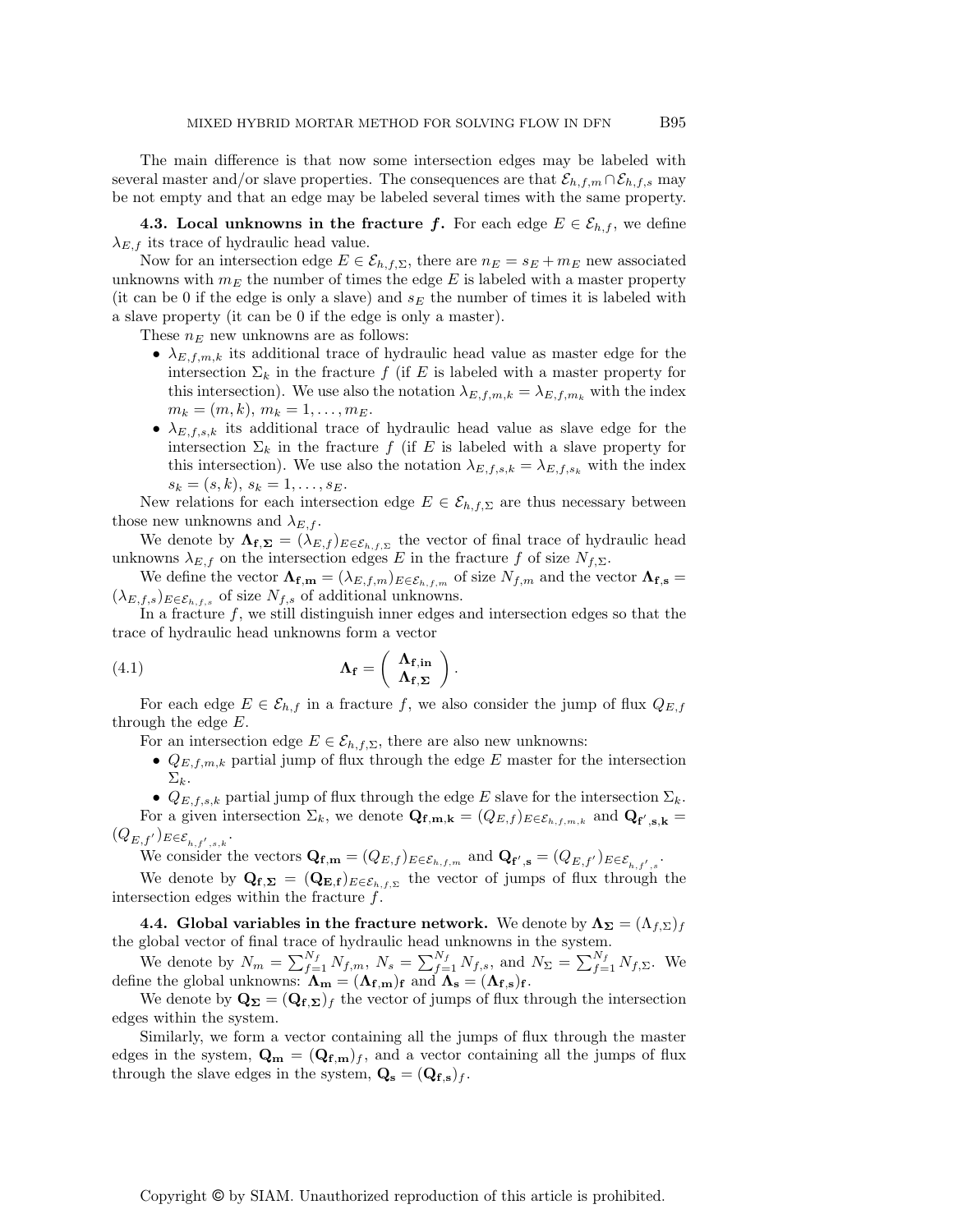4.5. Mortar local conditions. Now we have to define new relations between the different unknowns at an intersection edge. We choose to allocate a mean value of hydraulic heads to  $\lambda_{E,f}$ ,

(4.2) 
$$
\lambda_{E,f} = \frac{1}{n_E} \left( \sum_{m_k=1}^{m_E} \lambda_{E,f,m_k} + \sum_{s_k=1}^{s_E} \lambda_{E,f,s_k} \right),
$$

that is, the final trace of hydraulic head value on the edge  $E$  is equal to the mean of the additional temporary trace of hydraulic head values on the edge E.

This choice seems reasonable since the consideration of additional unknowns on a same edge is a numerical trick to deal with several labels (master/slave). There is no physical reason to introduce a different weighting rule.

From relations (4.2), we have

(4.3) 
$$
\lambda_{E,f} = a_{m,E} \begin{pmatrix} \lambda_{E,f,m_1} \\ \ldots \\ \lambda_{E,f,m_E} \end{pmatrix} + a_{s,E} \begin{pmatrix} \lambda_{E,f,s_1} \\ \ldots \\ \lambda_{E,f,s_E} \end{pmatrix}
$$

with  $a_{m,E}$  the vector of size  $1 \times m_E$  and  $a_{s,E}$  the vector of size  $1 \times s_E$  such that

(4.4) 
$$
a_{m,E} = \left(\frac{1}{n_E} \cdots \frac{1}{n_E}\right),
$$

$$
a_{s,E} = \left(\frac{1}{n_E} \cdots \frac{1}{n_E}\right).
$$

As previously in (3.8a), we apply Mortar relations between master and slave edges of the same intersection  $\Sigma_k = \bar{\Omega}_f \cap \bar{\Omega}_{f'}$ :

(4.5) 
$$
(\lambda_{E,f',s,k})_{E \in \mathcal{E}_{h,f',s,k}} = \mathbf{C}_{\mathbf{k}}(\lambda_{E,f,m,k})_{E \in \mathcal{E}_{h,f,m,k}}.
$$

Now we define the equations for the jump of flux through intersection edges. We first define the dual relations of  $(4.3)$  for all the flux unknowns associated to one edge:

(4.6) 
$$
Q_{E,f,m,k} = \frac{1}{n_E} Q_{E,f},
$$

$$
Q_{E,f,s,k} = \frac{1}{n_E} Q_{E,f}.
$$

As previously in (3.8b), we apply Mortar relations between master and slave edges of the same intersection  $\Sigma_k = \bar{\Omega}_f \cap \bar{\Omega}_{f'}$ :

(4.7) 
$$
(Q_{E,f,m,k})_{E \in \mathcal{E}_{h,f,m,k}} + \mathbf{C}_{\mathbf{k}}^{\mathbf{T}}(Q_{E,f',s,k})_{E \in \mathcal{E}_{h,f',s,k}} = \mathbf{0},
$$

4.6. Mortar global relations. Relation  $(4.3)$  can be written for each edge E within the fracture  $f$ , so that we have

(4.8) 
$$
\Lambda_{f,\Sigma} = A_{f,m}\Lambda_{f,m} + A_{f,s}\Lambda_{f,s}
$$

with  $\mathbf{A_{m,f}}$  the matrix of size  $N_{f,\Sigma} \times N_{m,f}$  obtained from the vector  $a_{m,E}$  by completing by 0 value where needed and  $\mathbf{A}_{s,f}$  the matrix of size  $N_{f,\Sigma} \times N_{s,f}$  obtained from the vector  $a_{s,E}$  by completing by 0 value where needed.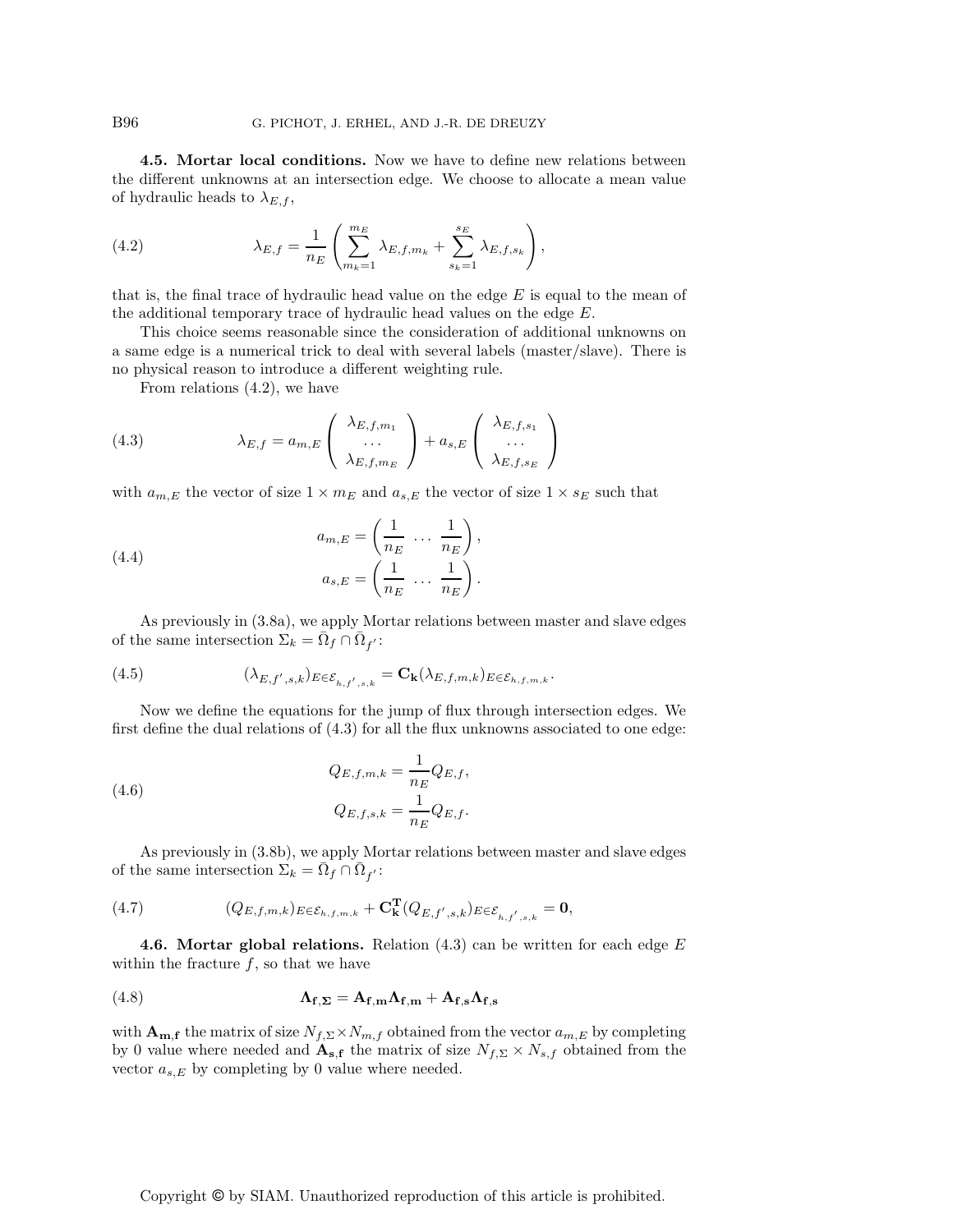We denote by  $\mathbf{A_m} = (\mathbf{A_{f,m}})_f$  the matrix of size  $N_{\Sigma} \times N_m$  and by  $\mathbf{A_s} = (\mathbf{A_{f,s}})_f$ the matrix of size  $N_{\Sigma} \times N_s$ .

In terms of global variables, we still have relation (3.10a):

$$
\Lambda_{\mathbf{s}} = \mathbf{C} \Lambda_{\mathbf{m}}
$$

with **C** an intersection block matrix of dimension  $N_s \times N_m$ . Combining  $(4.8)$  and  $(4.9)$ , we get

(4.10) 
$$
\Lambda_{\Sigma} = A_{m} \Lambda_{m} + A_{s} \Lambda_{s} = (A_{m} + A_{s} C) \Lambda_{m}.
$$

We now set the global relations for the flux. From relations (4.7), we have

$$
\mathbf{Q}_{\mathbf{m}} + \mathbf{C}^T \mathbf{Q}_{\mathbf{s}} = 0.
$$

Conditions (4.6) are written

(4.12) 
$$
\mathbf{A}_{\mathbf{m}}^{\mathbf{T}} \mathbf{Q}_{\Sigma} = \mathbf{Q}_{\mathbf{m}},
$$

$$
\mathbf{A}_{\mathbf{s}}^{\mathbf{T}} \mathbf{Q}_{\Sigma} = \mathbf{Q}_{\mathbf{s}}.
$$

Combining  $(4.11)$  and  $(4.12)$ , we get

(4.13) 
$$
(\mathbf{A}_{\mathbf{m}}^{\mathbf{T}} + \mathbf{C}^T \mathbf{A}_{\mathbf{s}}^{\mathbf{T}}) \mathbf{Q}_{\mathbf{\Sigma}} = 0.
$$

4.7. Derivation of the linear system. We use the same procedure as in the previous section.

Using relations (4.9) and (4.10), we eliminate  $\Lambda_s$  and  $\Lambda_{\Sigma}$  to keep only the unknowns  $\Lambda_{\rm m}$ .

Inverting the matrix  $\mathbf{B}_{\mathbf{K}}$  in (3.5), we assemble the mass conservation equation on each triangle into a system involving global variables:

(4.14) 
$$
\mathbf{DP} - (\mathbf{R}_{in} \mathbf{R}_{\Sigma}(\mathbf{A}_{m} + \mathbf{A}_{s}\mathbf{C})) (\begin{array}{c} \mathbf{\Lambda}_{in} \\ \mathbf{\Lambda}_{m} \end{array}) = \mathbf{F},
$$

where **D** is a  $N_{\mathcal{T}_h} \times N_{\mathcal{T}_h}$  diagonal matrix,  $\mathbf{R}_{in}$  is a sparse matrix of dimension  $N_{\mathcal{T}_h} \times N_{in}$ ,  $\mathbf{R}_{\Sigma}$  a sparse matrix of dimension  $N_{\mathcal{T}_h} \times N_{\Sigma}$ , **C** is of dimension  $N_s \times N_m$ , and **F** is a vector of dimension  $N_{\mathcal{T}_h}$ , which corresponds to the source/sink function as well as to the imposed hydraulic head given by the Dirichlet boundary conditions.

Also, by inverting the matrix  $B_K$  in (3.5), we eliminate the flux unknowns in (3.7):

(4.15) 
$$
\left(\mathbf{M}_{\text{in}} - \mathbf{M}_{\Sigma}(\mathbf{A}_{\text{m}} + \mathbf{A}_{\text{s}}\mathbf{C})\right) \left(\begin{array}{c} \mathbf{\Lambda}_{\text{in}} \\ \mathbf{\Lambda}_{\text{m}} \end{array}\right) - \mathbf{R}_{\text{in}}^{\text{T}}\mathbf{P} - \mathbf{V}_{\text{in}} = 0,
$$

where  $M_{in}$  a sparse matrix of dimension  $N_{in} \times N_{in}$  with  $M_{\Sigma}$  of dimension  $N_{in} \times N_{\Sigma}$ . Following the same procedure in condition (4.13), one has

(4.16) 
$$
((\mathbf{A}_{\mathbf{m}}^{\mathbf{T}} + \mathbf{C}^T \mathbf{A}_{\mathbf{s}}^{\mathbf{T}}) \mathbf{M}_{\mathbf{\Sigma}}^{\mathbf{T}} \quad (\mathbf{A}_{\mathbf{m}}^{\mathbf{T}} + \mathbf{C}^T \mathbf{A}_{\mathbf{s}}^{\mathbf{T}}) \mathbf{B}_{\mathbf{\Sigma}} (\mathbf{A}_{\mathbf{s}} \mathbf{C} + \mathbf{A}_{\mathbf{m}})) \begin{pmatrix} \mathbf{\Lambda}_{\mathbf{in}} \\ \mathbf{\Lambda}_{\mathbf{m}} \end{pmatrix} - ((\mathbf{A}_{\mathbf{m}}^{\mathbf{T}} + \mathbf{C}^T \mathbf{A}_{\mathbf{s}}^{\mathbf{T}}) \mathbf{R}_{\mathbf{\Sigma}}^{\mathbf{T}}) \mathbf{P} - \mathbf{V}_{m} = 0
$$

with  $\mathbf{B}_{\Sigma}$  a square matrix of size  $N_{\Sigma} \times N_{\Sigma}$ .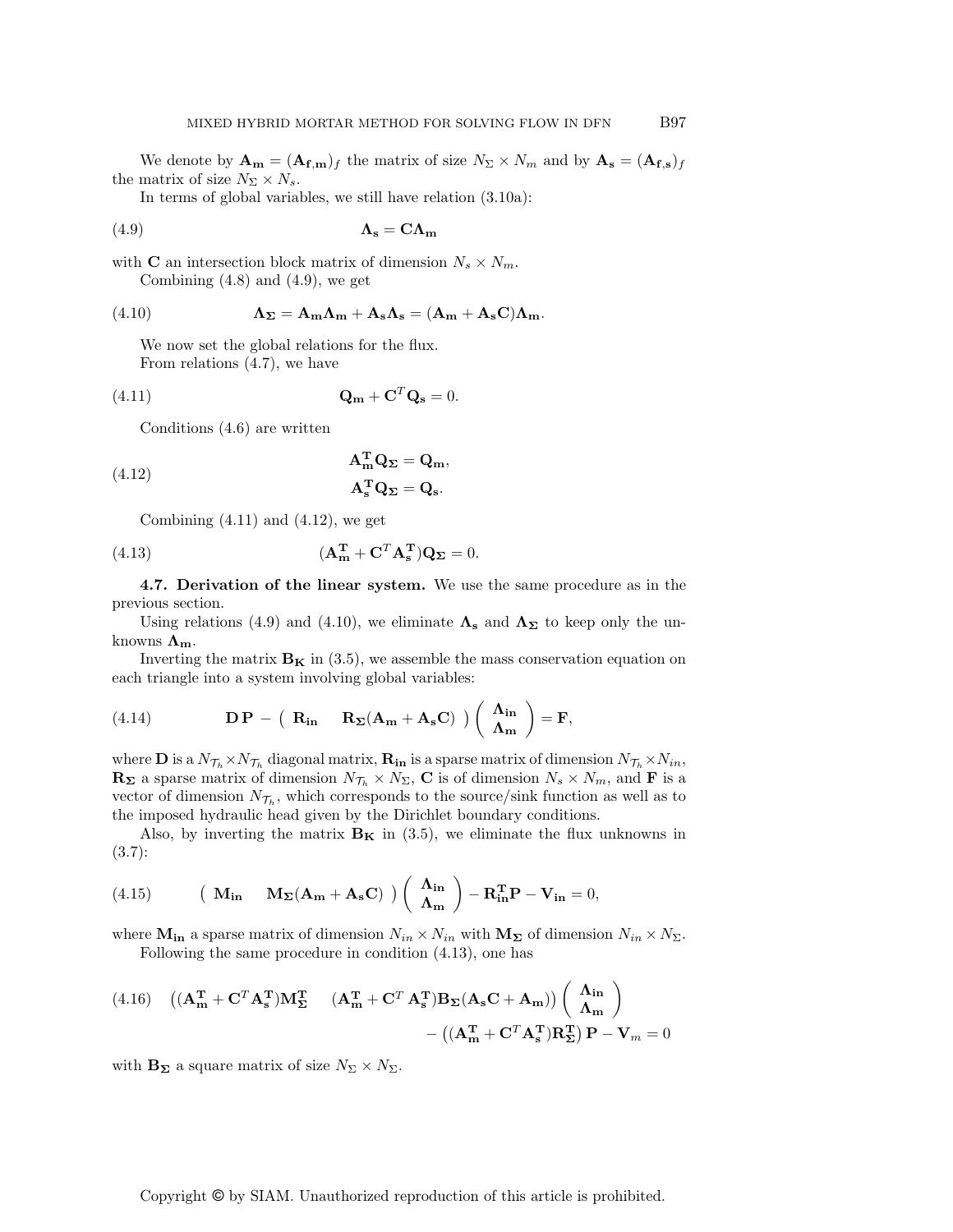Remark. When hypothesis (3.2) is satisfied,  $M_{\Sigma}A_s = M_s$ ,  $M_{\Sigma}A_m = M_m$ ,  $R_\Sigma A_s = R_s, R_\Sigma A_m = R_m, A_s^T B_\Sigma A_s = B_s, A_m^T B_\Sigma A_m = B_{m,m}, A_m^T B_\Sigma A_s =$  $\mathbf{B}_{\mathbf{m},\mathbf{s}}$  with the notation used in section (3.8).

We denote by

$$
M = \begin{pmatrix} M_{in} & M_{\Sigma} (A_m + A_s C) \\ (A_m^T + C^T A_s^T) M_{\Sigma}^T & (A_m^T + C^T A_s^T) B_{\Sigma} (A_s C + A_m) \end{pmatrix},
$$
  
(4.17)  

$$
\Lambda = \begin{pmatrix} \Lambda_{in} \\ \Lambda_m \end{pmatrix}, R = (R_{in} \quad R_{\Sigma} (A_m + A_s C)),
$$
  

$$
S = M - R^T D^{-1} R.
$$

PROPOSITION 4.1. Assuming the transmissivity is locally symmetric positive definite, the matrix

(4.18) 
$$
\mathcal{J} = \begin{pmatrix} \mathbf{D} & -\mathbf{R} \\ -\mathbf{R}^T & \mathbf{M} \end{pmatrix}
$$

is symmetric and, with the presence of Dirichlet boundary conditions within at least one fracture, it is positive definite.

*Proof.* The proof is similar to the one given in  $[2]$ . We use relation  $(4.10)$  to introduce  $\Lambda_{\Sigma}$  and to identify  $\Lambda_{\rm f}$  in the expression.

For any nonzero vector  $\begin{pmatrix} P \\ \Lambda_{in} \\ \Lambda_m \end{pmatrix}$ of size  $card(\mathcal{T}_h) \times card(\mathcal{E}_{h,in}) \times N_m$ , we have

$$
\begin{aligned}\n&\quad\left(\begin{array}{cc}\n\mathbf{P}^T & \mathbf{\Lambda}_{\text{in}}^T & \mathbf{\Lambda}_{\text{in}}^T\n\end{array}\right) \mathcal{J}\begin{pmatrix}\n\mathbf{P} \\
\mathbf{\Lambda}_{\text{in}} \\
\mathbf{\Lambda}_{\text{m}}\n\end{pmatrix} \\
&= \mathbf{P}^T \mathbf{D} \mathbf{P} - 2 \mathbf{P}^T \mathbf{R}_{\text{in}} \mathbf{\Lambda}_{\text{in}} - 2 \mathbf{P}^T \mathbf{R}_{\Sigma} (\mathbf{A}_{\text{m}} + \mathbf{A}_{\text{s}} \mathbf{C}) \mathbf{\Lambda}_{\text{m}} \\
& + \mathbf{\Lambda}_{\text{in}}^T \mathbf{M}_{\text{in}} \mathbf{\Lambda}_{\text{in}} + \mathbf{\Lambda}_{\text{in}}^T \mathbf{M}_{\Sigma} (\mathbf{A}_{\text{m}} + \mathbf{A}_{\text{s}} \mathbf{C}) \mathbf{\Lambda}_{\text{m}} \\
& + ((\mathbf{A}_{\text{m}} + \mathbf{A}_{\text{s}} \mathbf{C}) \mathbf{\Lambda}_{\text{m}})^T \mathbf{M}_{\Sigma}^T \mathbf{\Lambda}_{\text{in}} \\
& + ((\mathbf{A}_{\text{m}} + \mathbf{A}_{\text{s}} \mathbf{C}) \mathbf{\Lambda}_{\text{m}})^T \mathbf{B}_{\Sigma} (\mathbf{A}_{\text{m}} + \mathbf{A}_{\text{s}} \mathbf{C}) \mathbf{\Lambda}_{\text{m}} \\
& = \mathbf{P}^T \mathbf{D} \mathbf{P} - 2 \mathbf{P}^T \mathbf{R}_{\text{in}} \mathbf{\Lambda}_{\text{in}} - 2 \mathbf{P}^T \mathbf{R}_{\Sigma} \mathbf{\Lambda}_{\Sigma} + \mathbf{\Lambda}_{\text{in}}^T \mathbf{M}_{\text{in}} \mathbf{\Lambda}_{\text{in}} + \mathbf{\Lambda}_{\text{in}}^T \mathbf{M}_{\Sigma} \mathbf{\Lambda}_{\Sigma} \\
& + \mathbf{\Lambda}_{\Sigma}^T \mathbf{M}_{\Sigma}^T \mathbf{\Lambda}_{\text{in}} + \mathbf{\Lambda}_{\Sigma}^T \mathbf{B}_{\Sigma} \mathbf{\Lambda}_{\Sigma} \\
& = \sum_{f=1}^{N_f} (\mathbf{\Lambda}_f^T \mathbf{M}_f \mathbf{\Lambda}_f + \mathbf{
$$

with  $M_f$ ,  $D_f$ , and  $R_f$  the matrices containing the contribution associated to the

 $\big\{\begin{array}{ccc} \mathbf{D}_f & -\mathbf{R}_f \end{array}$  $-{\bf R}_f^T={\bf M}_f$ 

We get a system within each fracture involving the matrix  $\mathcal{J}_{f}$  which is proved to be positive definite in the presence of Dirichlet boundary conditions and provided the

 $\setminus$ .

П

(4.19)

triangles  $K$  within the fracture  $f$  and

transmissivity is locally symmetric positive definite [20].

 $(4.20)$   $\mathcal{J}_{f} =$ 

Copyright 
$$
\textcircled{}
$$
 by SIAM. Unauthorized reproduction of this article is prohibited.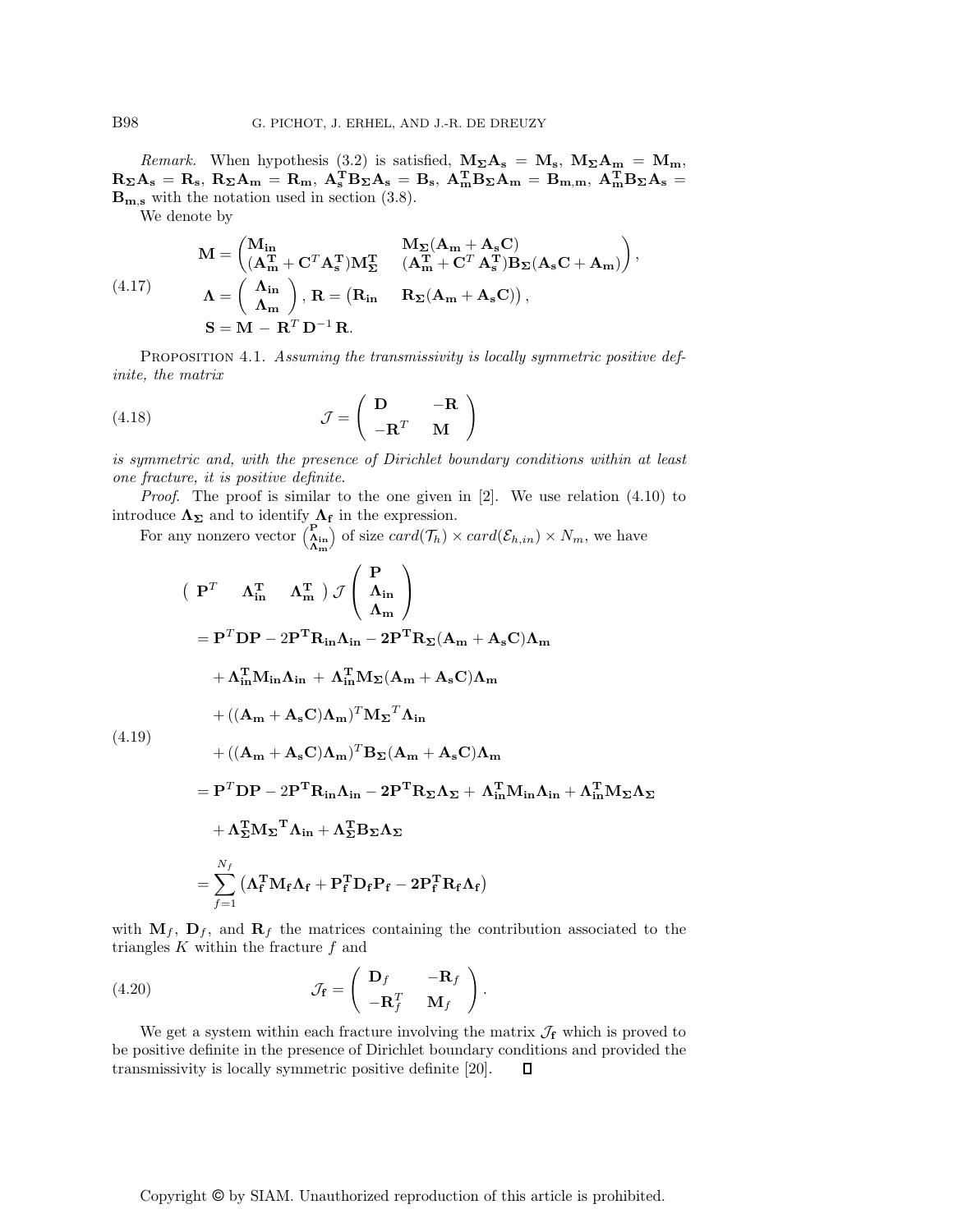The Schur complement matrix S is then symmetric positive definite in the presence of Dirichlet boundary conditions. Once the system

(4.21) 
$$
\mathbf{S}\Lambda = \mathbf{V} + \mathbf{R}^{\mathrm{T}}\mathbf{D}^{-1}\mathbf{F}
$$

is solved in  $\Lambda$ , (4.10) allows us to recover the trace of hydraulic head values on the intersection edges  $\Lambda_{\Sigma}$ . Finally, the 3D vectors  $Q_K$  containing the fluxes  $q_{K,E_i}, i =$ 1, 2, 3, on each triangle  $K \in \mathcal{T}_h$  are derived locally for each  $K \in \mathcal{T}_h$  using the relation (3.5).

5. Numerical simulations. This section presents the benefits of using a nonmatching grid approach. We also describe two examples of simulations in DFNs with permeameter boundary conditions and analyze the convergence of the numerical method (when the mesh is refined).

Many DFNs have been generated randomly. Several criteria have been checked for each DFN to test the consistency of the results:

- Null sum of the fluxes over all the system;
- Null sum of the fluxes over all intersections between fractures;
- Boundary conditions satisfied (notice, however, that edges that are both intersection and on a border are uppermost treated as intersection);
- Continuity of the flux on inner edges.

5.1. Nonmatching versus matching grids. In this section we compare the mesh obtained with our meshing procedure (presented in section (2.3)), referred to as the 2D grid, with the mesh generated according to [1], referred to as the 3D grid. Let us take the example of a fracture, say, fracture 1 (in black) embedded in the network. Its intersections and boundaries are shown in Figure 5.1.

The discretization procedure of the boundaries and intersections by the means of a 3D grid (and projection) and a 2D grid is given in Figure 5.2.

The corresponding meshes are presented in Figure 5.3.

The mesh generated by using our 2D grid method is of better quality since there is no projection step on the fracture plane as is the case with a 3D grid. Moreover, the benefit is nonconforming discrete intersections between fractures. It is thus easy to refine or coarse the mesh.

5.2. Example 1: Nonrealistic test case. We first describe a nonrealistic network where all fractures intersect at the same place. It is a typical configuration to get multiply defined edges. This is an extreme case but it is useful to validate the method. Figure 5.4 shows the geometry of 10 fractures in intersection and the



Fig. 5.1. Left: the 3D network; right: the black fracture with its boundaries and intersections.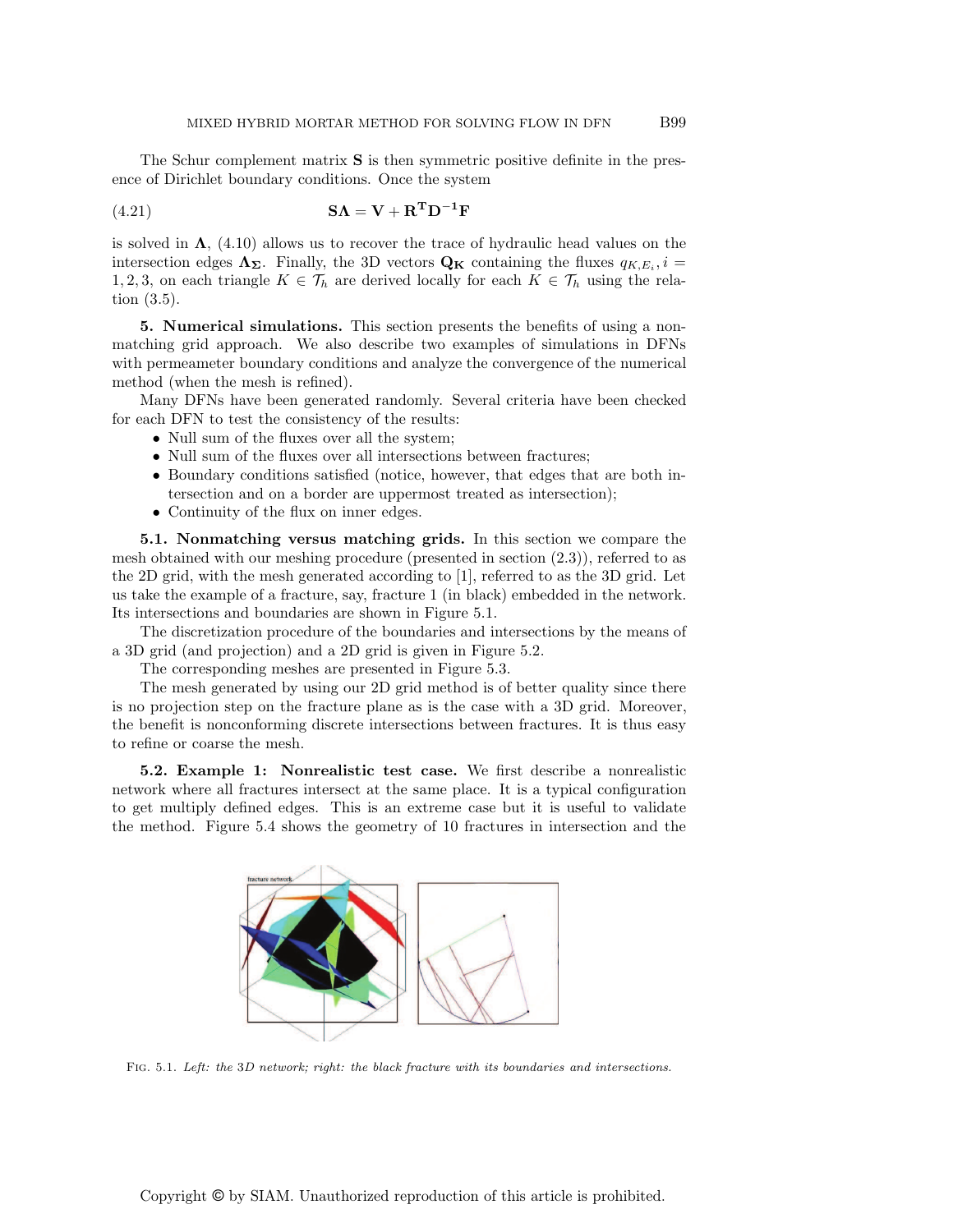

Fig. 5.2. Discretization of the boundaries and intersections. Left: via 3D grid (and projection); right: via a 2D grid.



Fig. 5.3. Associated 2D mesh. Left: 3D grid (and projection); right: 2D grid.



Fig. 5.4. Nonrealistic example. Left, its geometry; right: mean hydraulic head.

associated mean hydraulic head for classic permeameter boundary conditions (head value of 0m on the right side of the cube, 10m on the left side, and null flux on the other sides). The cube side  $L$  is 2 m and the mesh step is the same in each fracture and equal to 0.08 m. The transmissivity tensor is homogeneous and equal to  $\mathcal{T} = \begin{pmatrix} 1 & 0 \\ 0 & 1 \end{pmatrix}$  $m^2 \cdot s^{-1}$ . In this example, we have  $N_{in} = 81,589$  inner edges,  $N_{\Sigma} = 370$  intersection edges,  $N_m = 1665$  master hydraulic head unknowns, and  $N_s = 1665$  slave hydraulic head unknowns. As the mesh step is the same within all fractures, the discretization is matching at the common intersection and is made of 37 edges. We have 45 pairs of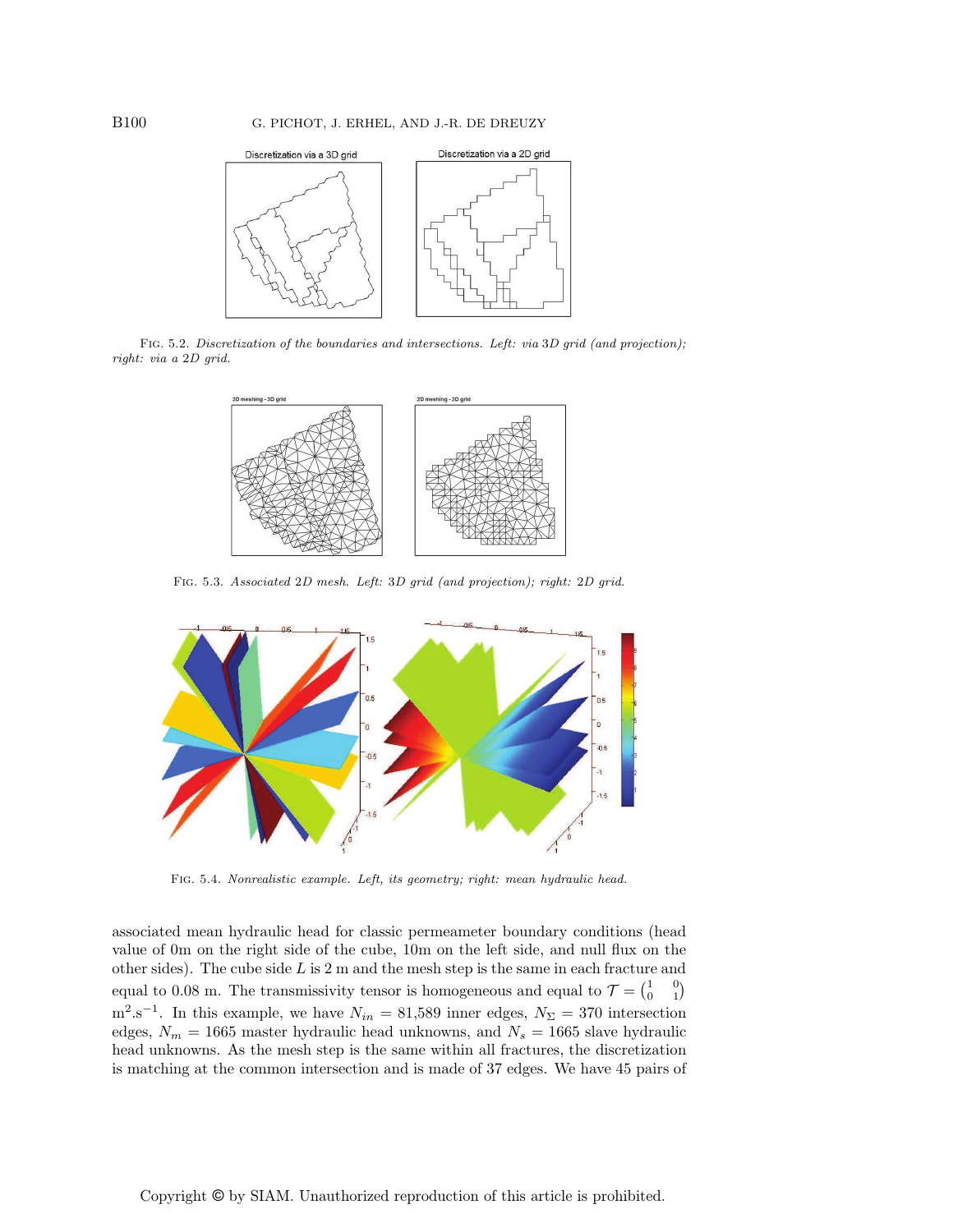

FIG. 5.5. Example of DFN, test case 1: left, its geometry; right: mean hydraulic head.

TABLE  $5.1$ Random distributions of parameters for the generated DFN, Example 2.

| Parameter   | Random distribution |
|-------------|---------------------|
| length      | power law           |
| shape       | disks               |
| position    | uniform             |
| orientation | uniform             |

Table 5.2 Values of the input parameters in Example 2.

| Parameter          | Value                          |
|--------------------|--------------------------------|
| a.                 | 3.5                            |
| $L/l_{\text{min}}$ | 5                              |
| Mesh step          | test case $1:0.08$ .           |
|                    | test case 2: $0.08$ and $0.16$ |
| Number             | generated:100                  |
| of fractures       | connected cluster: 91          |

two fractures. Then the numbers of master and slave hydraulic head unknowns are as expected since  $N_m = 45 * 37$  and  $N_m = N_s$ .

Figure 5.4 shows that the mean head is as expected. Moreover, the method does not create any artificial flux: the sum of fluxes over the whole system is equal to  $2.11 \times$  $10^{-12} \text{ m}^3 \text{.} \text{s}^{-1}$  and the sum of all the fluxes on intersections gives  $7.42 \times 10^{-13} \text{ m}^3 \text{.} \text{s}^{-1}$ .

5.3. Example 2: Random DFN. The second example is a general random network. It does not satisfy hypothesis (3.2).

Figure 5.5 shows the geometry. Tables 5.1 and 5.2 give the random distributions and parameters used for the simulations. We perform two test cases, one with the same mesh step within all fractures and the second with some fractures being coarsened. Among 100 generated fractures, the connected cluster, defined as the ensemble of fractures connected to the limits of the system, has 91 fractures in intersection. We impose classical permeameter boundary conditions: head value of 10 m on the top side of the cube, 0 m on the bottom side, and null flux on the other sides. The transmissivity tensor is equal to  $\mathcal{T} = \begin{pmatrix} 1 & 0 \\ 0 & 1 \end{pmatrix}$  m<sup>2</sup>.s<sup>-1</sup>. The parameter a of the power law (2.1) is equal to 3.5 and the ratio  $L/l_{\text{min}}$  is equal to 5 with  $l_{\text{min}}$  the smallest fracture length and  $L$  the cube side.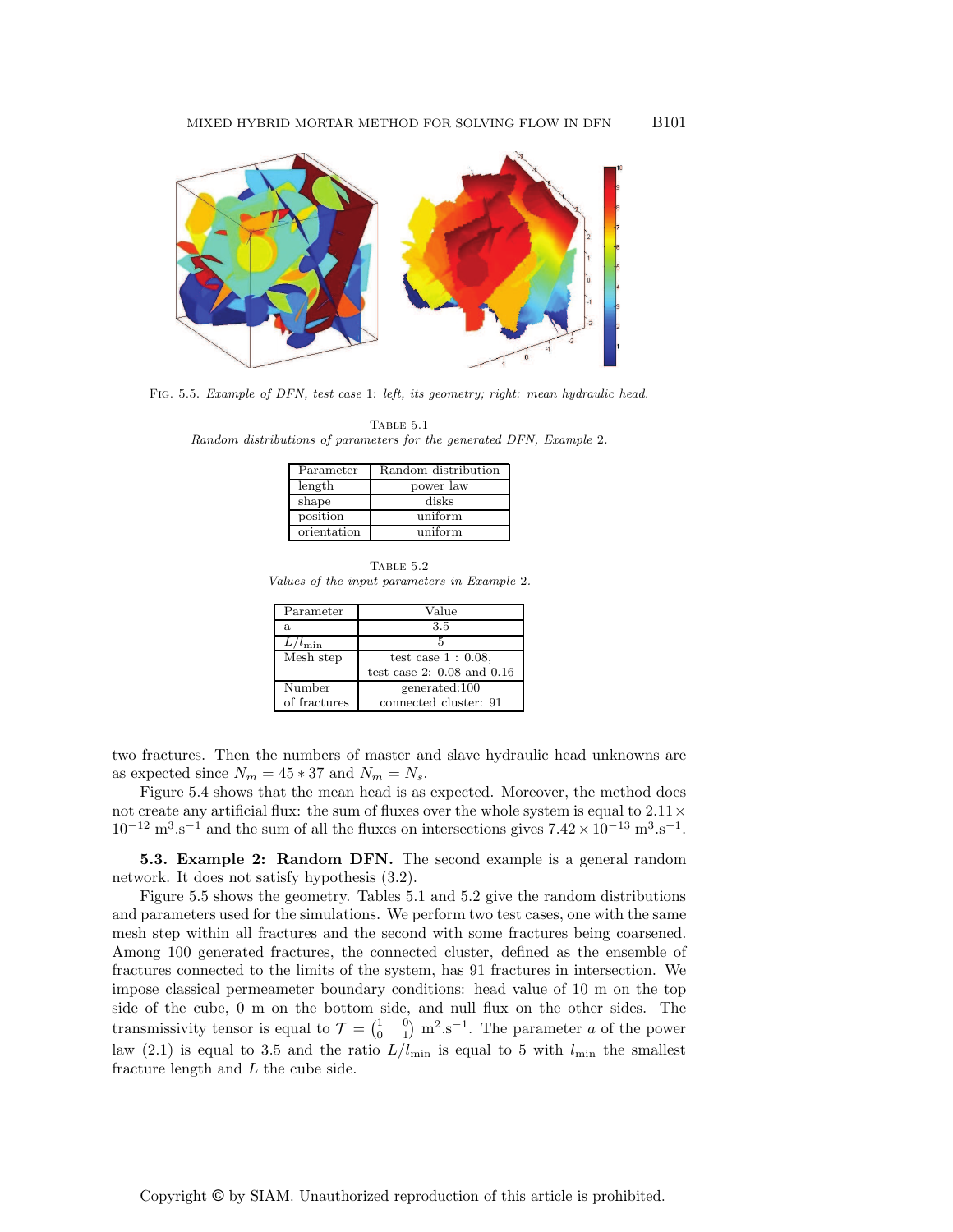

Fig. 5.6. Left: one fracture and its intersections; right: its border and intersections discretizations: common intersection edges are in red.

Due to the mesh generation, one may find some edges that belong to two or more discretized intersections within a fracture. One fracture of the network is shown in Figure 5.6: common edges are in red.

The first test case deals with a mesh step of the 2D grid used for the discretization of border and intersections within each fracture of 0.08 m. In this example,  $N_{in}$  = 212,721 inner edges,  $N_{\Sigma} = 8380$  intersection edges,  $N_m = 4484$  master hydraulic head unknowns, and  $N_s = 4418$  slave hydraulic head unknowns. Here  $N_m \neq N_s$  and  $N_{\Sigma}$  <  $N_m + N_s$  since there are some edges common to more than one intersection (like edges in red in Figure 5.6). Moreover, due to the use of a 2D grid (see section 2.3), even using the same mesh step within all fractures does not guarantee that a given intersection between two fractures is discretized with the same number of edges in both fractures. This is not a problem since the method is built to handle such nonconforming meshes at intersections.

The sum of all the fluxes on intersections gives  $7.2 \times 10^{-13}$  m<sup>3</sup>.s<sup>-1</sup>. The sum of fluxes over the whole system is equal to  $-8.51 \times 10^{-12}$  m<sup>3</sup>.s<sup>-1</sup>. The equivalent permeability defined as the ratio between the input flux over the product of the domain length by  $\Delta h = 10$  is equal to 0.789 m.s<sup>-1</sup>.

In the second test case, we use the same network but with 40 fractures having their border and intersections discretized with a 2D grid having a mesh step of 0.08 like in the previous simulation and others with a 2D grid having a mesh step of 0.16 m. Now  $N_{in} = 171,937$  inner edges,  $N_{\Sigma} = 7421$  intersection edges,  $N_m = 3801$  master hydraulic head unknowns, and  $N_s = 3837$  slave hydraulic head unknowns. The sum of all the fluxes on intersections gives  $-7.43 \times 10^{-13}$  m<sup>3</sup>.s<sup>-1</sup>. The sum of fluxes over the system is equal to  $-2.88 \times 10^{-12}$  m<sup>3</sup>.s<sup>-1</sup>. The mean hydraulic head looks similar in the two Figures 5.5 and 5.7 and the equivalent permeability is equal to  $0.771 \text{ m.s}^{-1}$ . Notice that the refinement procedure here is not optimized as it would have been with a posteriori estimators, where the refined fractures would govern the flow. Combining with a posteriori estimators, this method is very promising to get an accurate solution of good quality while reducing the number of unknowns and thus the computational cost.

5.4. Analysis of convergence. The numerical convergence is estimated via a discrete relative  $L^2$  error [21]. A computation is performed on a fine mesh  $\mathcal{T}_\eta$  that gives a reference mean pressure  $P_{\eta}$  in the sense that it is assumed to approximate well the solution. Simulations are performed in coarsened grids  $\mathcal{T}_h$  of mesh step  $h > \eta$ . The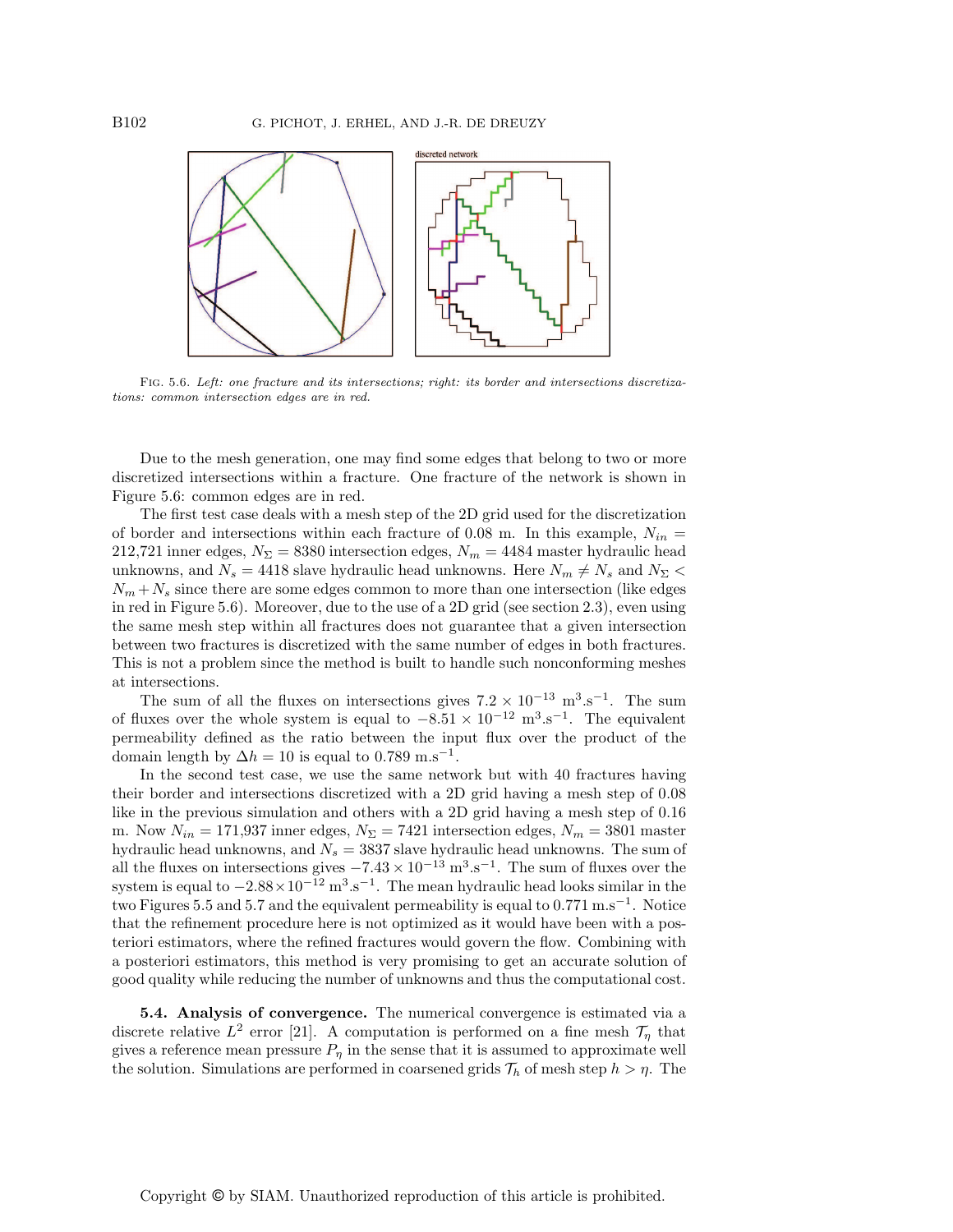

Fig. 5.7. Example of DFN, test case 2: left: mean hydraulic head; right: zoom on the meshing.

TABLE  $5.3$ Random distributions of parameters for the DFNs generated for the analysis of convergence.

| Parameter   | Random distribution |
|-------------|---------------------|
| length      | power law           |
| shape       | disks               |
| position    | uniform             |
| orientation | uniform             |

TABLE  $5.4\,$ Values of the input parameters for the DFNs generated for the analysis of convergence.

| Parameter          | Value                 |
|--------------------|-----------------------|
| a.                 | 3.5                   |
| $L/l_{\text{min}}$ |                       |
| $N_{MC}$           | 25                    |
| Mesh step          | from $0.05$ to $0.09$ |
| Density            | 100                   |

mean pressure obtained on that mesh,  $P_h$ , is then compared with  $P_\eta$  in the following way:

(5.1) 
$$
||P_h - P_\eta||_{L^2(\Omega)}^2 = \frac{\sum_{K \in \mathcal{T}_\eta} (\Pi_\eta P_h - P_\eta)^2 |K|}{\sum_{K \in \mathcal{T}_\eta} (P_\eta)^2 |K|},
$$

where |K| denotes the area of the triangle  $K \in \mathcal{T}_\eta$  and  $\Pi_\eta P_h$  denotes the projection of  $P_h$  onto the fine mesh  $\mathcal{T}_n$ .

We perform Monte Carlo simulations over 25 different randomly generated networks. Random distributions and parameters used for the simulations are given in Tables 5.3 and 5.4. For each Monte Carlo simulation, the mesh step is the same in each fracture. (Density of fractures is set by a percentage above the percolation threshold.)

Five mesh steps have been compared: 0.09, 0.08, 0.07, 0.06, and 0.05. The simulation at mesh step 0.05 is taken as a reference. Figure 5.8 shows that the method converges with mesh refinement. In this figure, each dot is the mean of the criterium value over the 25 networks.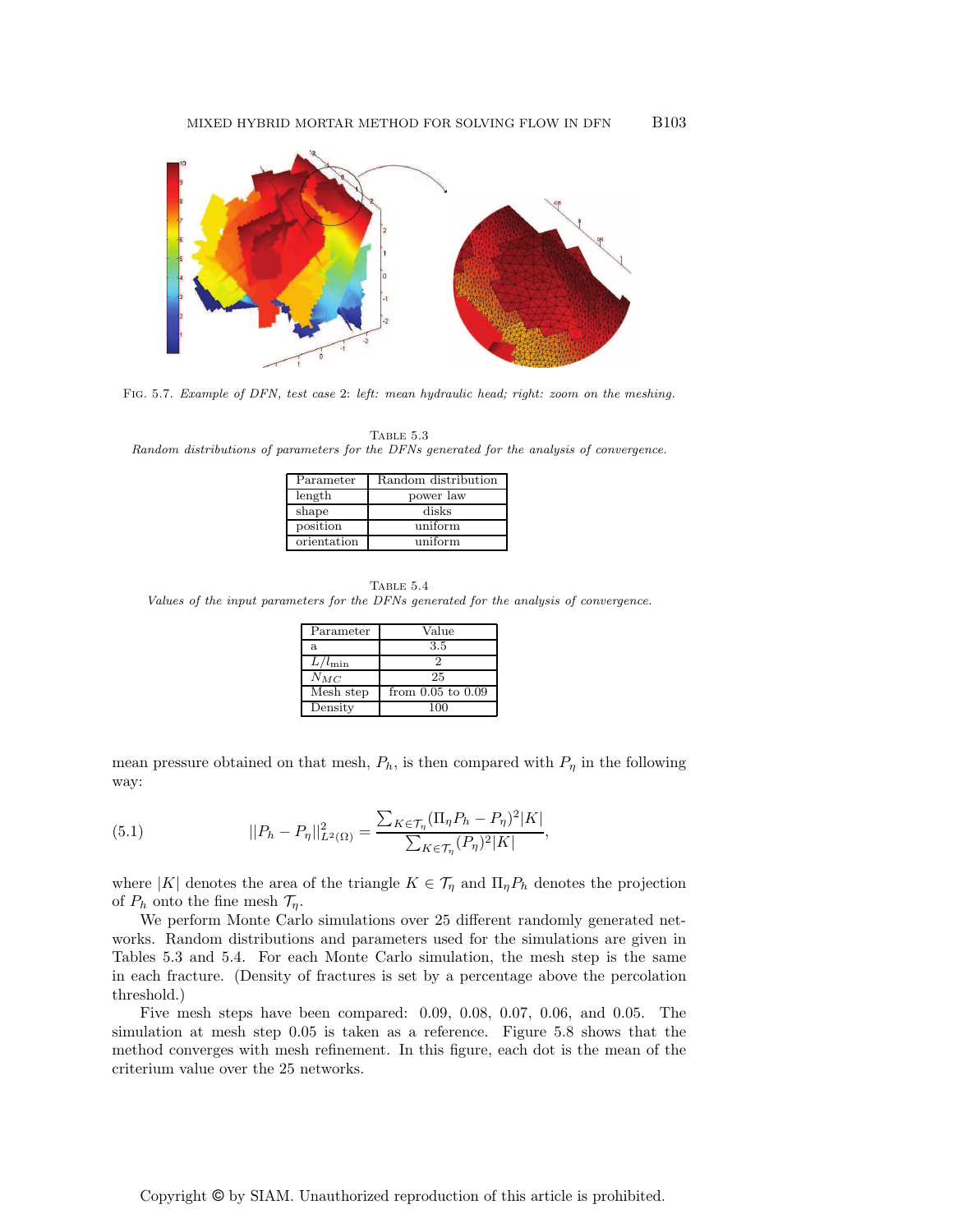

Fig. 5.8. Log10 of the convergence criterium vs. mesh scale.

6. Conclusion. Our paper presents a Mortar method within a mixed hybrid finite element method dedicated to solve flow in random DFNs. Intricate intersection configurations of fractures make the meshing procedure a complex and nonflexible task. Here we propose a flexible mesh generation while handling the difficulties by adapting the finite element method. More precisely, fractures are first meshed independently, ensuring a mesh of good quality by a three-step procedure. Second, a Mortar method is used to ensure the continuity of fluxes and heads at the fracture intersections. This method is designed in order to deal with discretized intersections involving more than two fractures. Numerical experiments show the efficiency of the method. It can handle most if not all randomly generated DFNs with complex 3D geometrical configurations. Thus our method leads to a promising tool for reducing the number of edges without loosing accuracy.

A forthcoming step is to define a posteriori error estimators in order to mesh finely only the fractures accounting for most of the flow. These estimators will then be used for generating an adaptative mesh with refining and coarsening. Another investigation line is to optimize the solving process by designing a specific linear solver using the structure of the matrix. Also, it will be interesting to work with a variable aperture within the fracture plane, yielding a heterogeneous transmissivity tensor. The objective is to run simulations and to study the channelling effects.

#### REFERENCES

- [1] J. ERHEL, J.-R. DE DREUZY, AND B. POIRRIEZ, Flow simulation in three-dimensional discrete fracture network, SIAM J. Sci. Comput., 31 (2009), pp. 2688–2705.
- [2] G. PICHOT, J. ERHEL, AND J.R. DE DREUZY, A mixed-hybrid mortar method for solving flow in discrete fracture networks, Appl. Anal., 89 (2010), pp. 1629–1643.
- [3] P. A. HSIEH, Scale effects in fluid flow through fractured geological media, in Scale Dependence and Scale Invariance in Hydrology, Cambridge University Press, London, 1998, pp. 335– 353,
- [4] S. P. Neuman, Trends, prospects and challenges in quantifying flow and transport through fractured rocks, Hydrogeology J., 13 (2005), pp. 124–147.